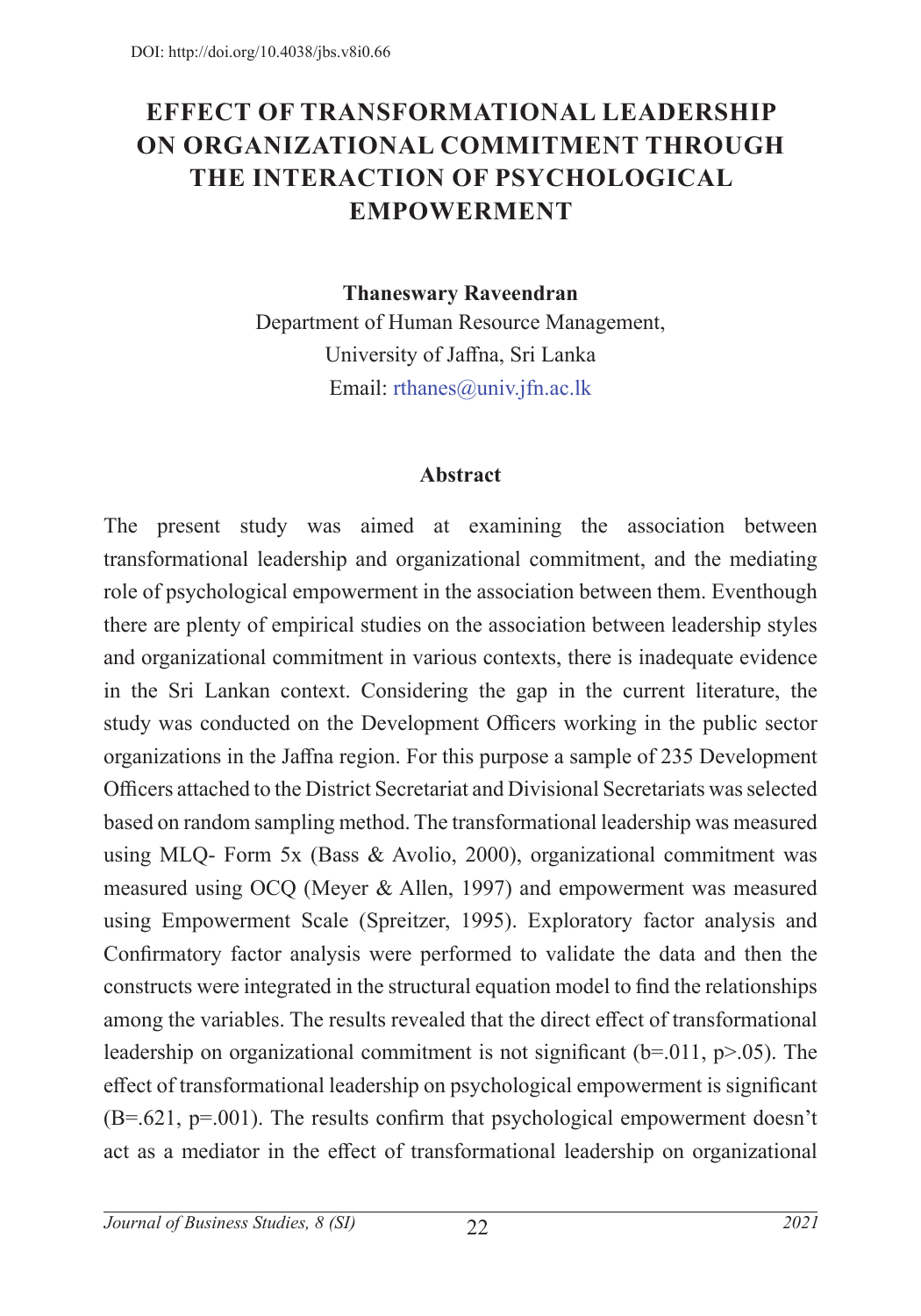commitment (direct effect and indirect effect are not significant). As the present study concludes transformational leadership is not effective in promoting commitment of Development Officers working at District and Divisional Secretariats, future research should cover other public sector and private sector organizations. As the operative level employees' perception of their superiors' (first line leaders) leadership style was studied, future studies need to focus on the middle and top level leaders' leadership styles and the resultant outcomes.

**Keywords**: Development Officers; Organizational commitment; Psychological empowerment; Transformational leadership

### **1. Introduction**

Leadership research is vital on the grounds that it leads towards identifying new, more developed and successful approaches and assessment of the current leadership approaches (Barbuto, 2005). Also, leadership research gives direction regarding the qualities and behaviors of leaders that lead to positive results to organizations as well as employees. In addition, each and every organization is unique to some degree in relation to another and has distinctive culture, practices and systems. Therefore, it becomes necessary to conduct specific leadership research to determine the best leadership style or styles for a particular organization or context (Avolio et al., 2009). According to Northouse (2007), leadership is a process whereby an individual influences a group of people to attain a common goal. Jong and Hartog (2007) have mentioned that leadership is a process of influencing others to get desired results. In other words, leadership is the process whereby a person influences others to willingly exert efforts and use the abilities towards accomplishing goals of the group and organization (Nel et al., 2004).

Despite plenty of studies has been conducted on leadership all over the world, there are very few studies available in the literature to understand the association between leaders' leadership styles and employees' organizational commitment and the mediation effect of psychological empowerment in the relationship between transformational leadership style and organizational commitment in the Sri Lankan context. Review of existing literature revealed that only a few studies conducted in the subject of leadership in Sri Lanka. For example, Dhammika,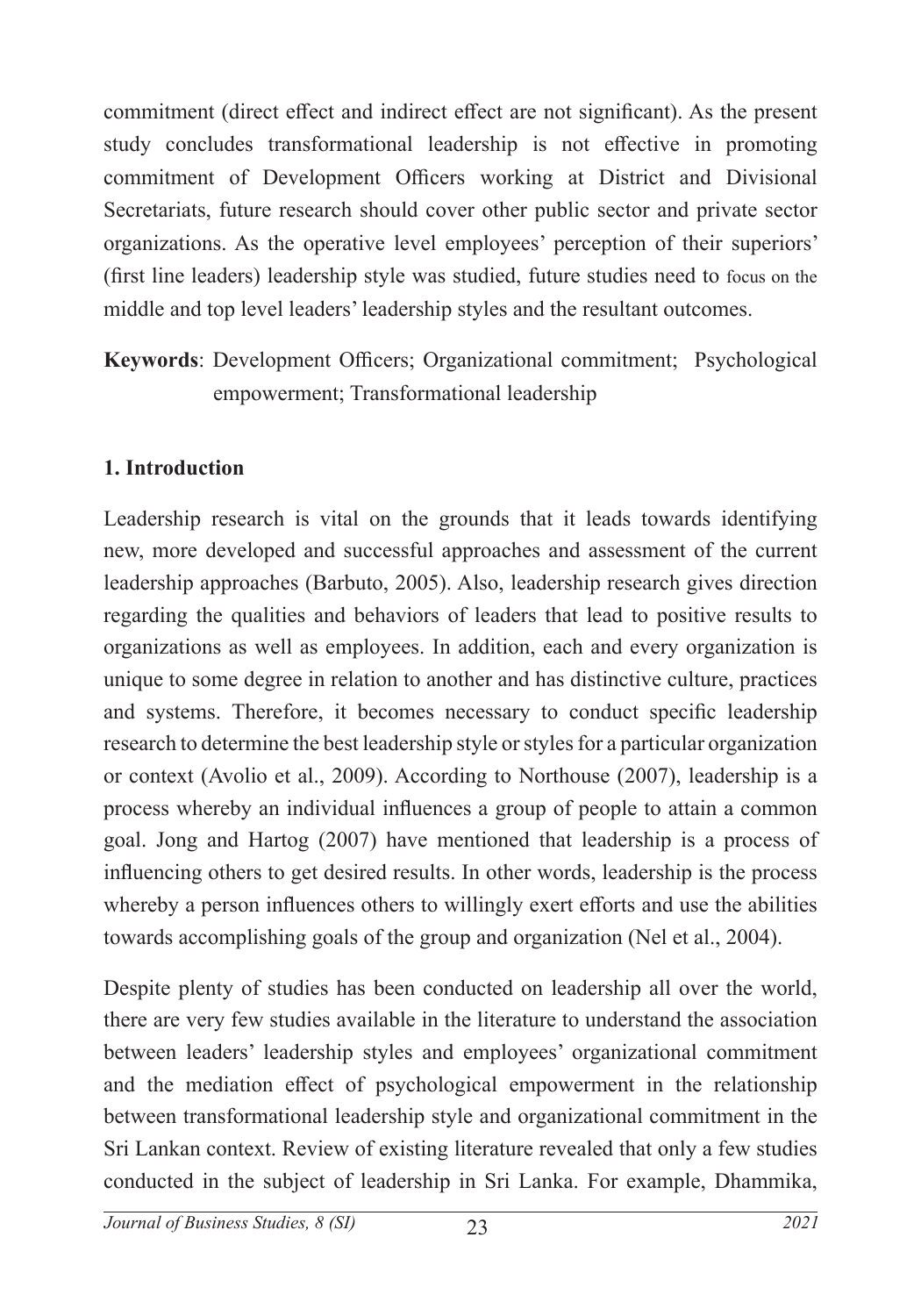Ahmad and Sam (2013) examined effects of leadership styles on union and organizational commitment in public sector organizations in Sri Lanka; Raveendran & Gamage (2019) studied the mediating effect of organizational commitment in the effect of transformational leadership on employee performance in the Divisional Secretariats in the Jaffna District. Likewise few other researches have been reported (Jayakody, 2008; KasturiArachchi, 2011; Athukorala, Perera & Meedeniya, 2016; Fernando, 2018). However, it is very rare to come across the studies on this phenomenon in the Sri Lankan public sector.

In the current study, the researcher identified an apparent knowledge gap in the prior research concerning the influence of leadership styles on employee performance as there are conflicting findings in the literature. There is no clear evidence about which leadership style is effective in enhancing employee performance in the public sector in Sri Lanka. Furthermore previous research has separately applied different types of leadership theories such as autocratic, democratic and laissez faire leadership, servant leadership, authentic leadership and, people oriented and task oriented leadership to examine the variables of interest. For example, Hemakumara (2011) examined the connection between the directive and supportive leadership styles and team cohesiveness in the public sector in Sri Lanka. However, there is gap in the current research literature examining the influence of transformational leadership style on employee outcomes in the Sri Lankan context. In addition, the prior research did not address the interaction effect of empowerment in the influence of transformational leadership style on employees' organizational commitment. The association between the variables should be explored further to provide a clear understanding in the field. Therefore, research in this phenomenon is necessary to add body of knowledge in the field of leadership and to improve public service.

# *1.1 Objective of the Study*

Even though there is plenty of research on leadership on various employee outcomes, there is little evidence on the influence of transformational leadership on employees' organizational commitment in the Sri Lankan context. The main objective of the present study was to examine the association between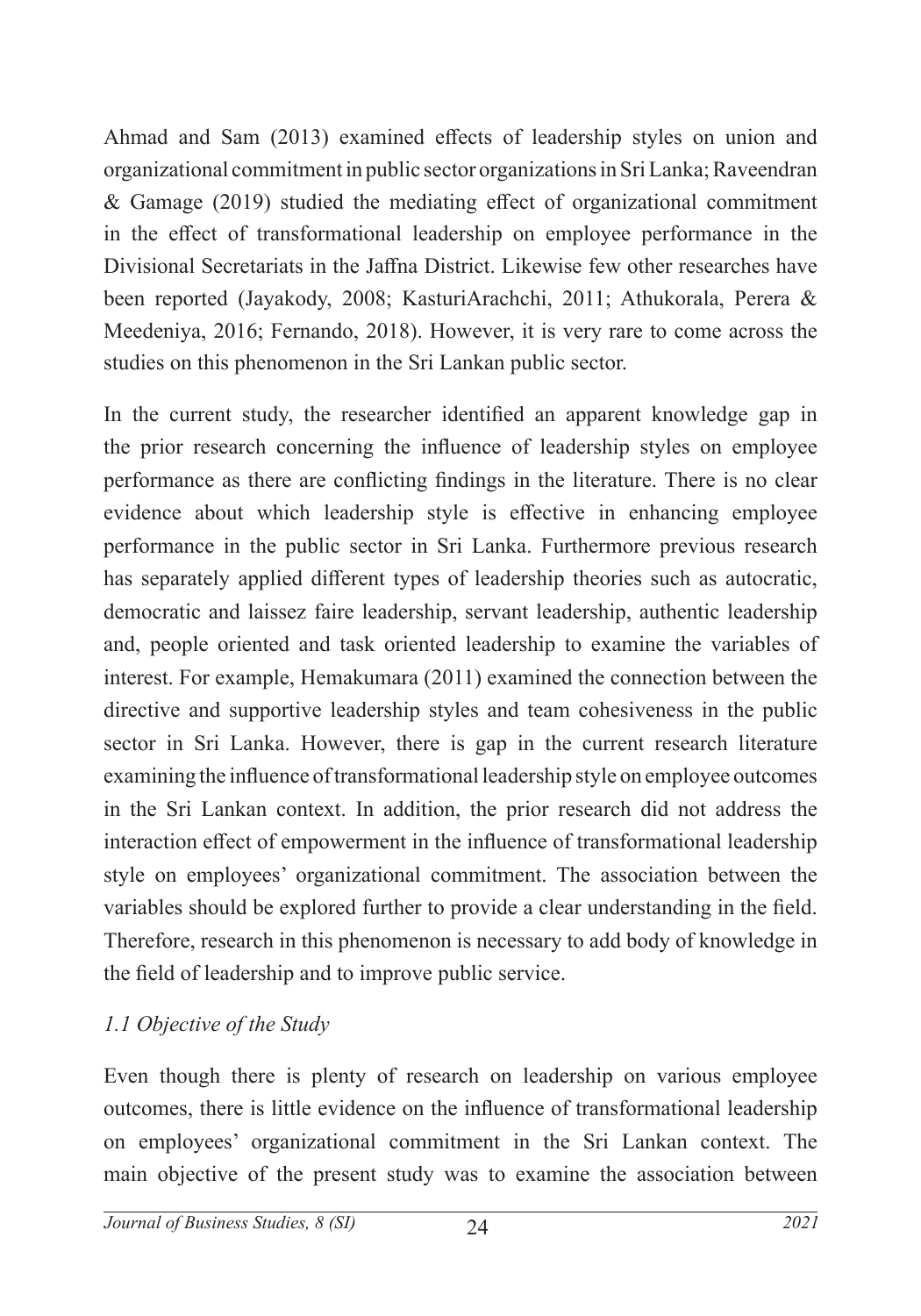transformational leadership and organizational commitment, and the mediating role of psychological empowerment in the association between them.

#### *1.2 Research Questions*

The study attempts to find the answer for the following research questions.

- To what extent transformational leadership influences organizational commitment of Development Officers in the public sector?
- • Does psychological empowerment mediate the influence of transformational leadership on organizational commitment of Development Officers in the public sector?

#### **2. Review of Literature**

#### *2.1 Transformational leadership*

Transformational leadership is concerned with how a leader inspires and influences the followers to make them behave in a desired way. The theory of transformational leadership was first introduced by a leadership expert, James McGregor Burns. Burns (1978) pointed out that transformational leadership style can be seen when leaders and followers make each other to move on to high level of moral and increased motivation. These types of leaders modify the beliefs and attitudes of the employees by inspiring them. They create a vision and articulate it to the followers and motivate them to achieve particular goals. Transformational leaders have the ability to inspire followers to make changes in their perceptions and expectations, and motivate them to reach the goals set for them. Later, Bernard M. Bass expanded upon Burns' idea to develop what is now referred to as Bass' (1985) Transformational Leadership Theory. Walumbwa, Avolio and Zhu (2008) reported that transformational leaders enhance perceptions of self-efficacy of followers by communicating high expectations, and encouraging them to accomplish the mission of the organization.

Transformational leadership integrates the basics of empathy, sensitivity, compassion, innovation and improved relationship (Jin, 2010). It promotes a climate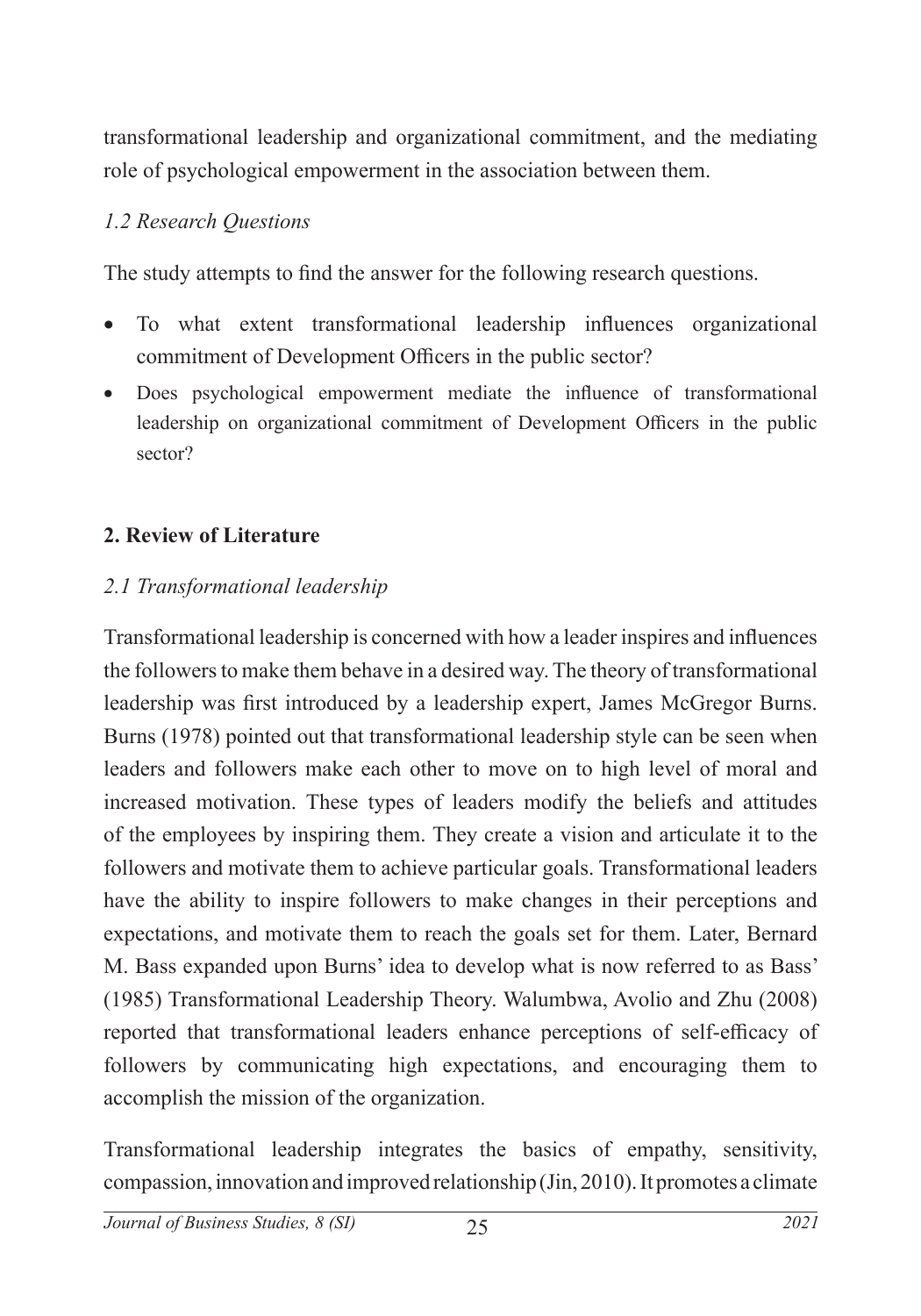of trust, raises employees' confidence, and persuades their individual development. Bass (1985), Hater and Bass (1988), and Bass and Avolio (1990) have proposed five subscales or dimensions of transformational leadership: inspirational motivation, idealized influence (attributes), idealized influence (behaviour), individualized consideration and intellectual stimulation.

Inspirational motivation of transformational leadership refers to the articulation and representation of a vision by the leader. According to Sarros and Santora (2001), most transformational leaders had the ability to provide inspirational motivation to their followers. Intellectual stimulation includes challenging the assumptions of followers' beliefs, the analysis of problems they face and the solutions they generate (Rowold, 2005). Transformational leaders stimulate change and instill creativity and thus followers are encouraged to approach problems in new ways. Individualized consideration means considering individual needs of followers and developing their strengths. Key indicators of individualized consideration include encouragement, care for workers, coaching them, consulting them and adopting an open approach (Sarrros & Santora, 2001). Idealized influence involves the ability of building confidence in the leader. Without such confidence in the leader's motives and aims, any attempt to direct the organization may cause great resistance. The major indicators of idealized influence consists of role modeling, values creation and articulation, sense of purpose, confidence in followers, self-esteem, self-determination, self-confidence, emotional control, etc (Sarros & Santora, 2001). Idealized influence is divided into two types namely attributes (traits assigned to a leader) and behaviour (what one does). Idealized influence (attributes) refers to the attribution of charisma to the leader whereas idealized influence (behaviour) emphasizes a collective sense of mission and values and acing upon these values (Rowold, 2005).

# *2.2 Organizational commitment*

The success and performance of organizations partially depend on the commitment of employees toward the organization. It encompasses the readiness to perform the tasks for the sake of the department or organization. The organization's success depends on how it employs the most talented and competent people how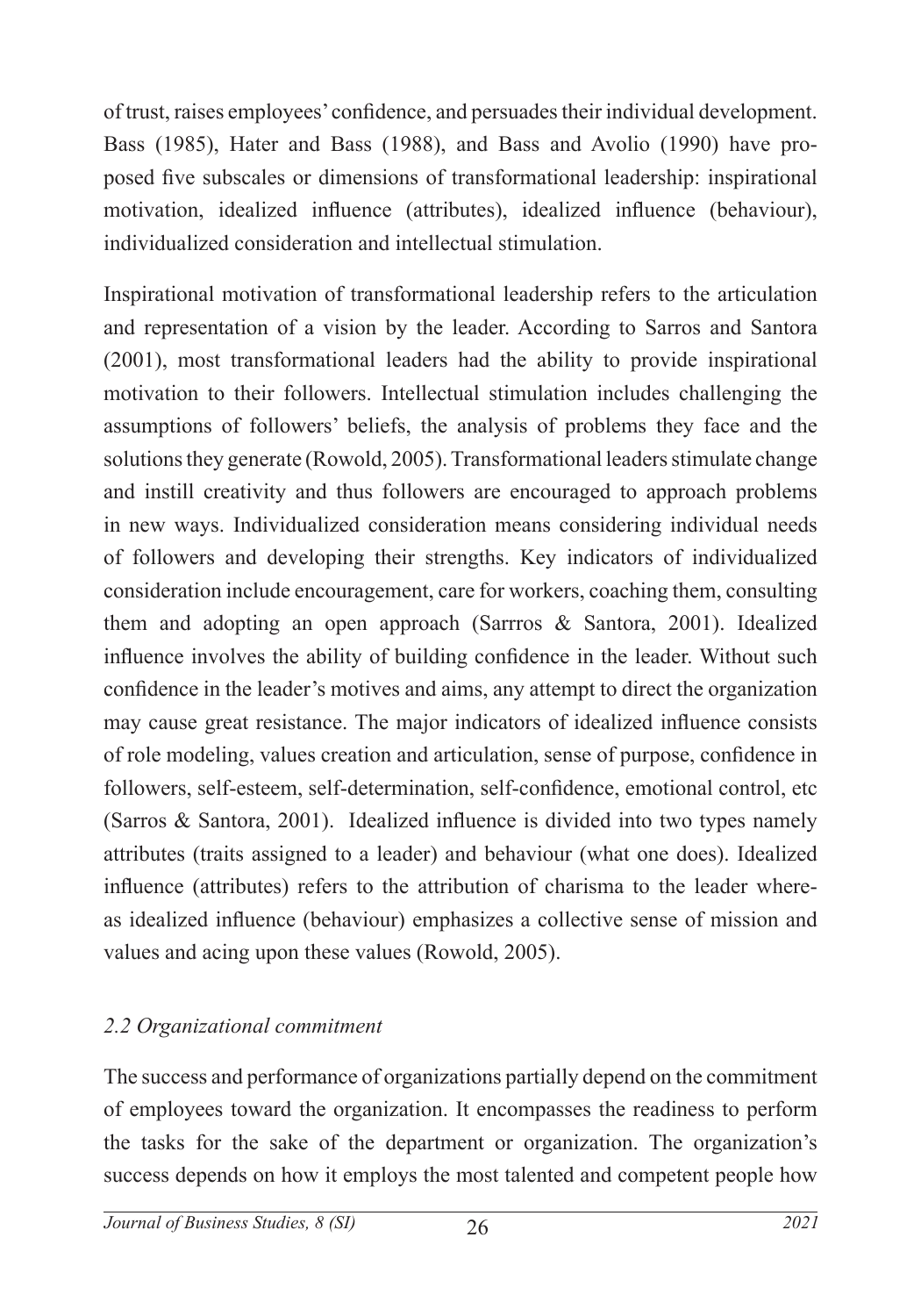it promotes organizational commitment among the employees (Baken, Büyükbee & Erahan, 2011). Commitment to organization is concerned with the situation where an employee is in line with specific organizational goals and maintains membership in the organization (Robbins & Judge, 2007). Organizational commitment is defined as a psychological state that characterizes the employee's relationship with the organization, and has implications for the decision to continue membership in the organization (Meyer & Allen, 1991).

There are three components of commitment: affective, continuance and normative commitment (Meyer & Allen, 1991). Affective commitment is the desire to continue to work in the organization and identify with the organization. Meyer and Allen (1997) define affective commitment as the employee's emotional attachment to, identification with, and involvement in the organization. They define continuance component as commitment that is based on the costs that the employee associates with leaving the organization. Normative commitment is a feeling of obligation to continue employment (Meyer & Allen, 1997).

### *2.3 Psychological empowerment*

Conger and Kanungo (1988) defined empowerment as the motivational concept of self efficacy. According to Thomas and Velthouse (1990), empowerment is a broad term and it cannot be captured by a single concept. They defined empowerment as intrinsic task motivation manifested in a set of four cognitions reflecting an individual's view about his or her work role: meaning, competence, self determination, and impact. Meaning refers to the value of a work goal, judged in relation to an individual's own ideals and standards (Thomas & Velthouse, 1990). Competence is an individual's belief in his or her capability to do the activities with skills (Gist, 1987). Self determination is an individual's sense of having choice in initiating actions and regulating them (Deci, Connel & Ryan, 1989). Impact refers to the extent to which an individual can influence the strategic and operating outcomes in job (Ashforth, 1989).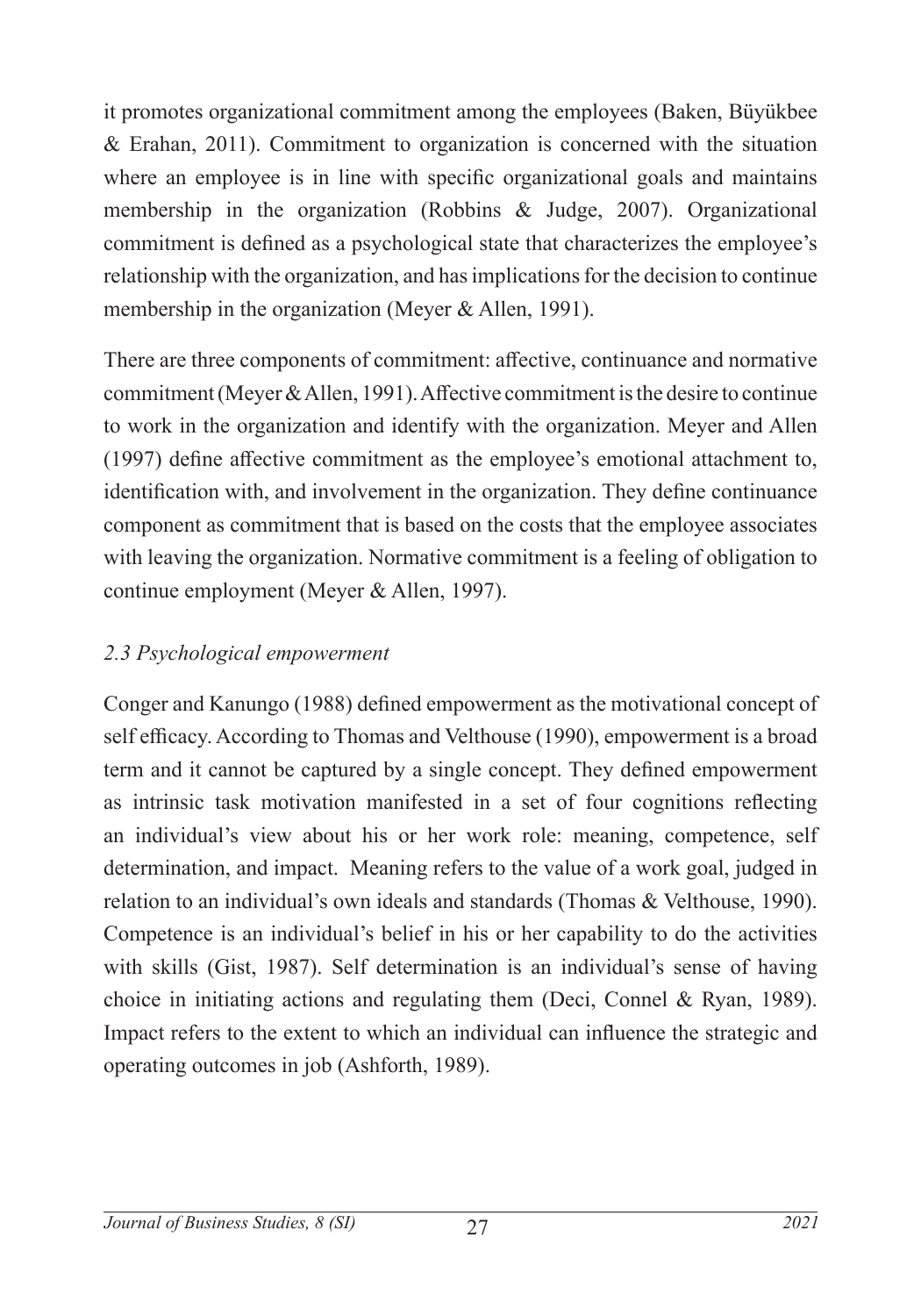# *2.4 Relationship between Transformational leadership and organizational commitment*

Transformational leaders encourage followers to find new ways to solve problems and to tackle with the challenges and, as a result, high level of commitment among the followers is possible. Transformational leadership behaviour acts as an antecedent of many workplace behaviours of employees as well as organizational performance and there are some mediating factors in the effect of transformational style on employee outcomes such as engagement, empowerment, trust on leader and so on. For example, McCann, Langford and Rawlings (2006) surveyed 182 followers working under 29 leaders in 17 organizations and found that charismatic transformational leadership behaviours of leaders strongly related to followers' belief and organizational commitment. A survey of 323 front line workers from a hotel found that engagement partially mediates the relationship between transformational leadership and employee performance (Buil, Martínez & Matute, 2019). Mohamad, Aziz, Sadq and Othman (2020) examined the effect of the five components of transformational leadership on employee effectiveness by surveying a sample of 76 employees working at the Ministry of Higher Education and Scientific Research in the Kurdistan Regional Government. The results revealed that inspirational motivation impacts employee effectiveness. Many researchers (e.g. Anwar & Ahmad, 2012; Bass & Avolio, 1994; Lo, Ramayah & Min, 2009; Marmaya, Hitam, Torsiman & Balakrishnan, 2011) agreed that transformational style is directly related with organizational commitment. Transformational leaders work with followers to identify the necessary changes and create a vision. Their role is to guide and motivate them and execute the changes with the committed members of the different groups.

However, there are some conflicting findings in this connection. For example, Abasilim et al. (2016) examined the effects of transformational leadership on organizational commitment among academic staff in a Nigerian private university and found that transformational leadership has no significant effects on organizational commitment. They also found that the participants who rated themselves as having average commitment also rated their leaders as having high transformational leadership style. Hence, they recommended that, as the finding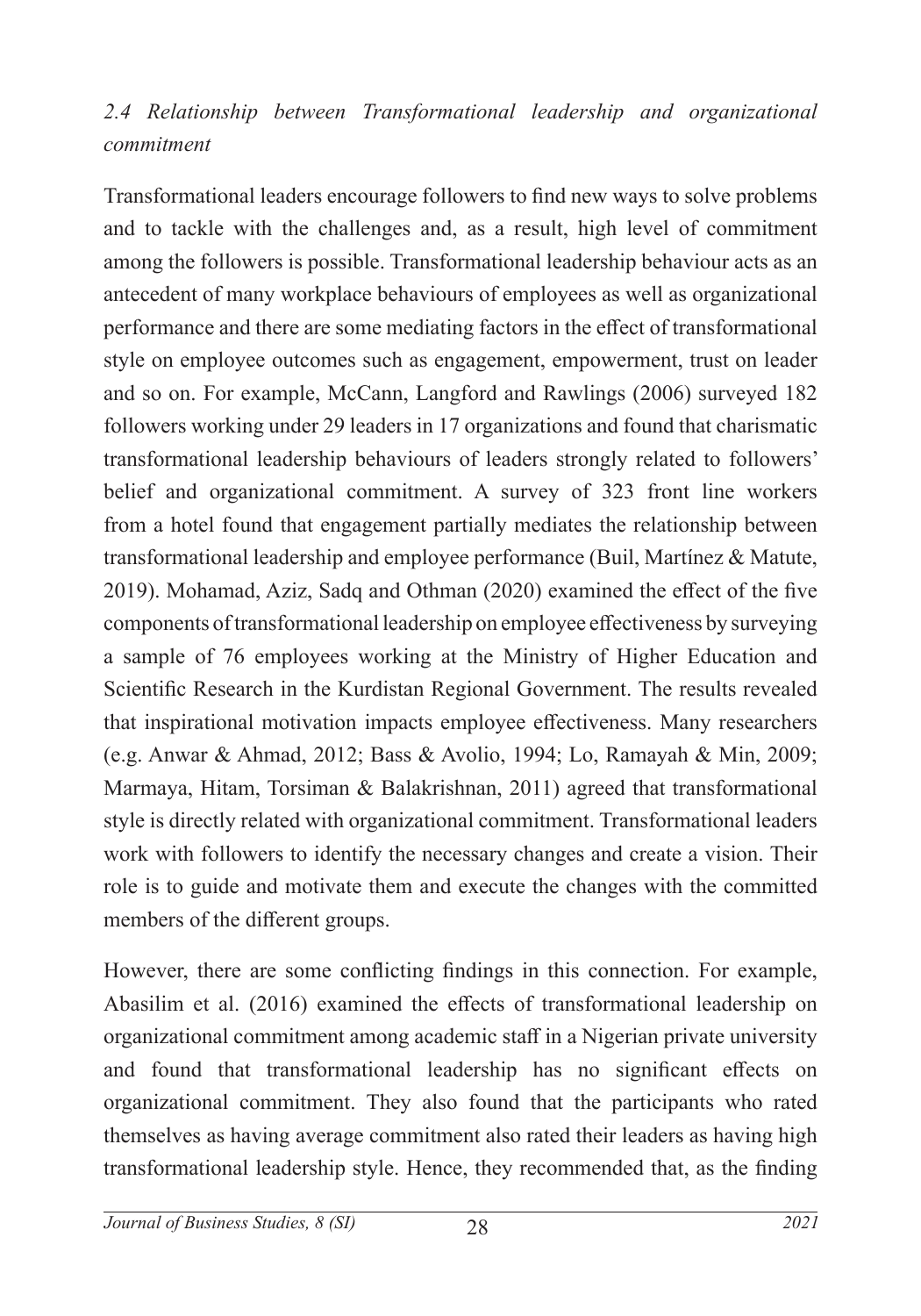is antithetical to the literature, there is a need for further enquiry. Considering the literature, the hypothesis 1 has been formulated as follows.

*H1: Transformational leadership positively influences organizational commitment* 

*2.5 Relationship between transformational leadership and psychological empowerment*

An outcome of transformational leadership is the empowerment of followers and, (Burns, 1978). through empowerment, the followers are transformed into effective leaders. Transformational leaders can also empower followers by providing both positive emotional support and opportunities to experience task mastery. Moreover, followers can be empowered by encouragement and positive persuasion from the transformational leader (Bass, 1985; Boamah, Laschinger, Wong & Clarke, 2018). In the study of school teachers, Allameh, Heydari, and Davoodi (2012) found that the dimensions of transformational leadership had a significant relationship with psychological empowerment.

Spreitzer (2008) pointed out that the psychological empowerment theory proposes that transformational leaders promote employee empowerment. Such leaders contribute for the success of the companies and motivate employees to perform extremely well towards the organizational and individual goals (Spreitzer, 2008). In addition, they promote psychological empowerment by providing them with autonomy, building their confidence, enhancing their abilities to capitalize on opportunities and promoting their performance (Conger & Kanungo, 1988). Few studies (Boonyarit, Chomphupart, & Arin, 2010; Allameh, Heydari & Davoodi, 2012; Sagnak, Kuruoz, Polat & Soylu, 2015) have reported that transformational leadership influences psychological empowerment among teachers. Krishnan (2012) reported that transformational leadership predicts psychological empowerment among managers in a large manufacturing organization in India. Fang-guo (2013) examined the association between the variables surveying managers and employees in 144 restaurants in China and found that transformational leadership is correlated with empowerment. By surveying 310 managers in three private information technology organizations in India, Jha (2013) reported that there is significant positive relationship between transformational leadership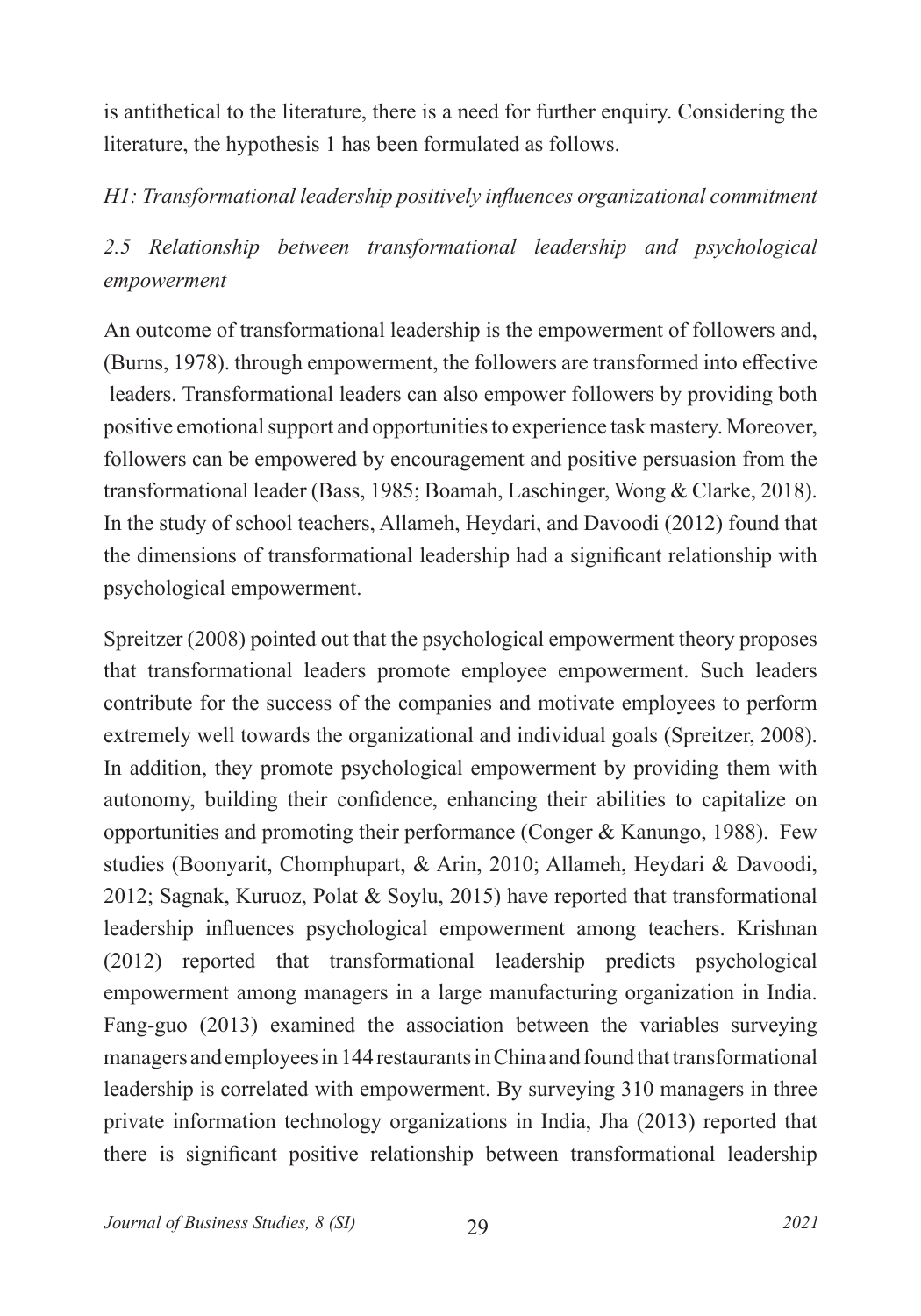and psychological empowerment. Likewise, several studies (Pradhan, Panda, & Jena, 2017; Suer, 2017; Avolio et al., 2004; Martin & Bush, 2006; Lan & Chong, 2015; Han, Seo, Yoon, & Yoon, 2016; Balaji & Krishnan, 2014) confirmed that transformational leadership and psychological empowerment are significantly correlated.

Allameh, Heydari & Davoodi (2012) reported that transformational leadership and psychological empowerment are significantly associated and the dimensions idealized influence, individualized consideration and inspirational motivation are the important determinants of psychological empowerment. However, Lan and Chong (2015) found that, even though transformational leadership and psychological empowerment are positively correlated, not all dimensions of transformational leadership are correlated to psychological empowerment. Based on the empirical evidences, the hypothesis 2 has been established.

# *H2: Transformational leadership positively influences psychological empowerment.*

# *2.6 Mediating effect of psychological empowerment in the relationship between transformational leadership and organizational commitment*

Many researchers have examined the indirect effect of transformational leadership on organizational commitment through psychological empowerment (e.g. Kark, Shamir & Chen, 2003; Boonyarit, Chomphupart & Arin, 2010; Ismail, Mohamed, Sulaiman, Mohamad & Yusuf, 2011). Ismail et al (2011) surveyed 118 employees in a US firm operating in Malaysia and found that psychological empowerment mediates the influence of transformational leadership on organizational commitment. Likewise, Avolio, et al. (2004) surveyed 520 staff nurses of a public hospital in Singapore and reported that psychological empowerment mediates the relationship between transformational leadership and organizational commitment. Ahmadi (2014) and Shah et al (2001) also have reported the same finding.

Abdulrab, Zmrah, Almaamari and Al-Tahitah (2017) reported that leadership styles of Malaysian public universities should focus on promoting psychological empowerment of academic staff so as to encourage positive behaviours which, in turn, lead to performance and effectiveness of the universities. In the study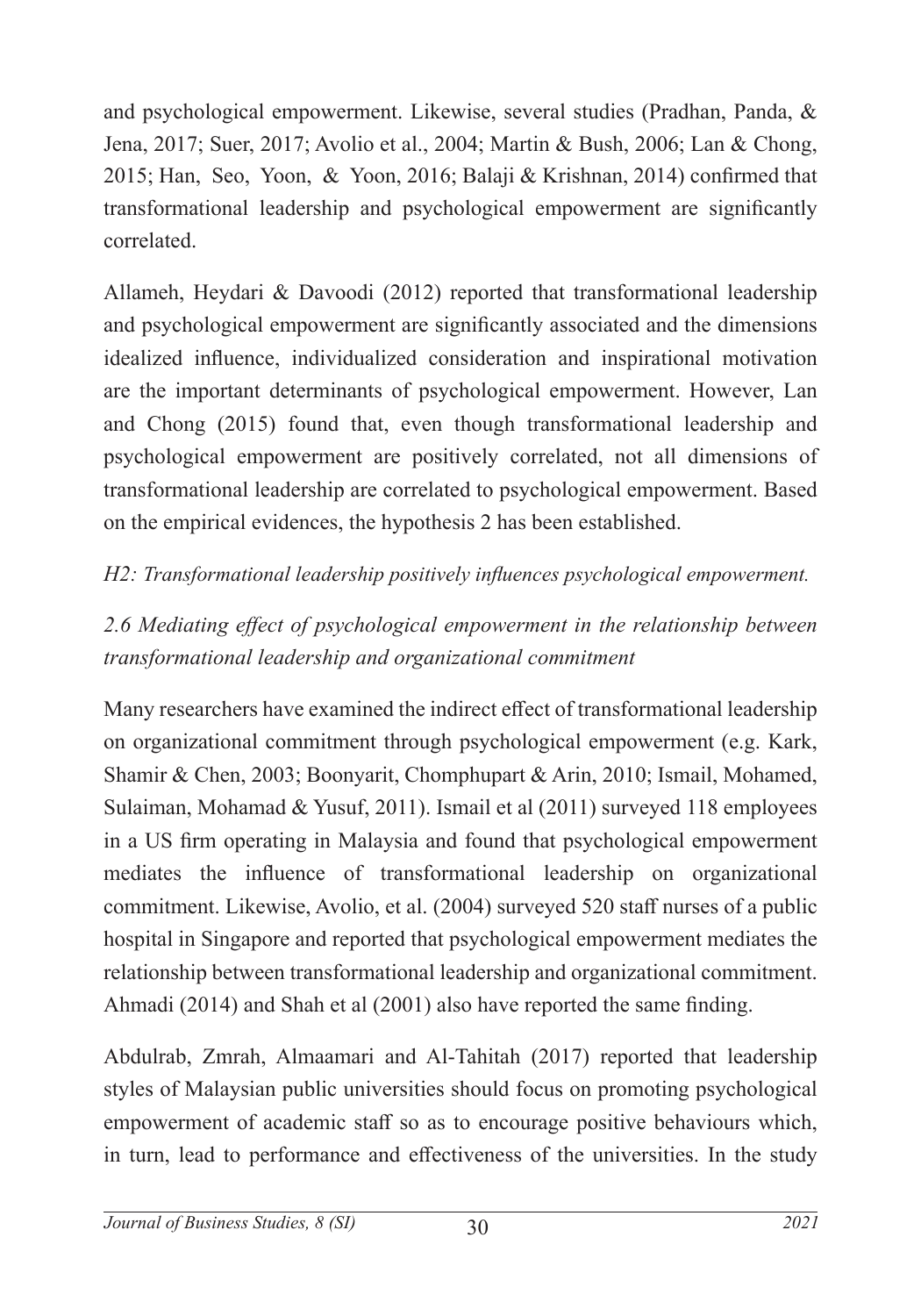of school teachers, Allameh, Heydari and Davoodi (2012) reported that the components of transformational leadership had a significant relationship with psychological empowerment. However, few transformational leadership dimensions are not significantly associated with psychological empowerment. For example, Ibrahim, Ismail, Mohamed, Salim, and Yusuf (2015) surveyed employees in a foreign manufacturing company operating in Free Trade Zone, Malaysia and have reported that idealized influence does not significantly influence psychological empowerment, but intellectual stimulation and individualized consideration are significantly associated with psychological empowerment. According to Attari (2013), transformational leadership has a strong effect on psychological empowerment and its dimensions namely, meaning, competence, self determination and impact. Based on the literature, the hypothesis 3 was established as follows.

*H3: Psychological empowerment mediates the influence of transformational leadership on organizational commitment.*

# **3. Methodology**

# **Operationalization**

The concepts and variables taken for the study were operationalized as shown in Table 1.

| Concept                        | <b>Dimensions</b>                 | <b>Measure/Instrument</b> |
|--------------------------------|-----------------------------------|---------------------------|
|                                | • Idealized influence (attributes | Multifactor Leadership    |
|                                | and behaviour)                    | Questionnaire (MLQ)       |
| Transformational<br>Leadership | • Inspirational motivation        | Form 5X - Rater form      |
|                                | • Intellectual stimulation        | Bass and Avolio (2000)    |
|                                | • Individualized consideration    |                           |
|                                |                                   |                           |

#### **Table 1: Operationalization**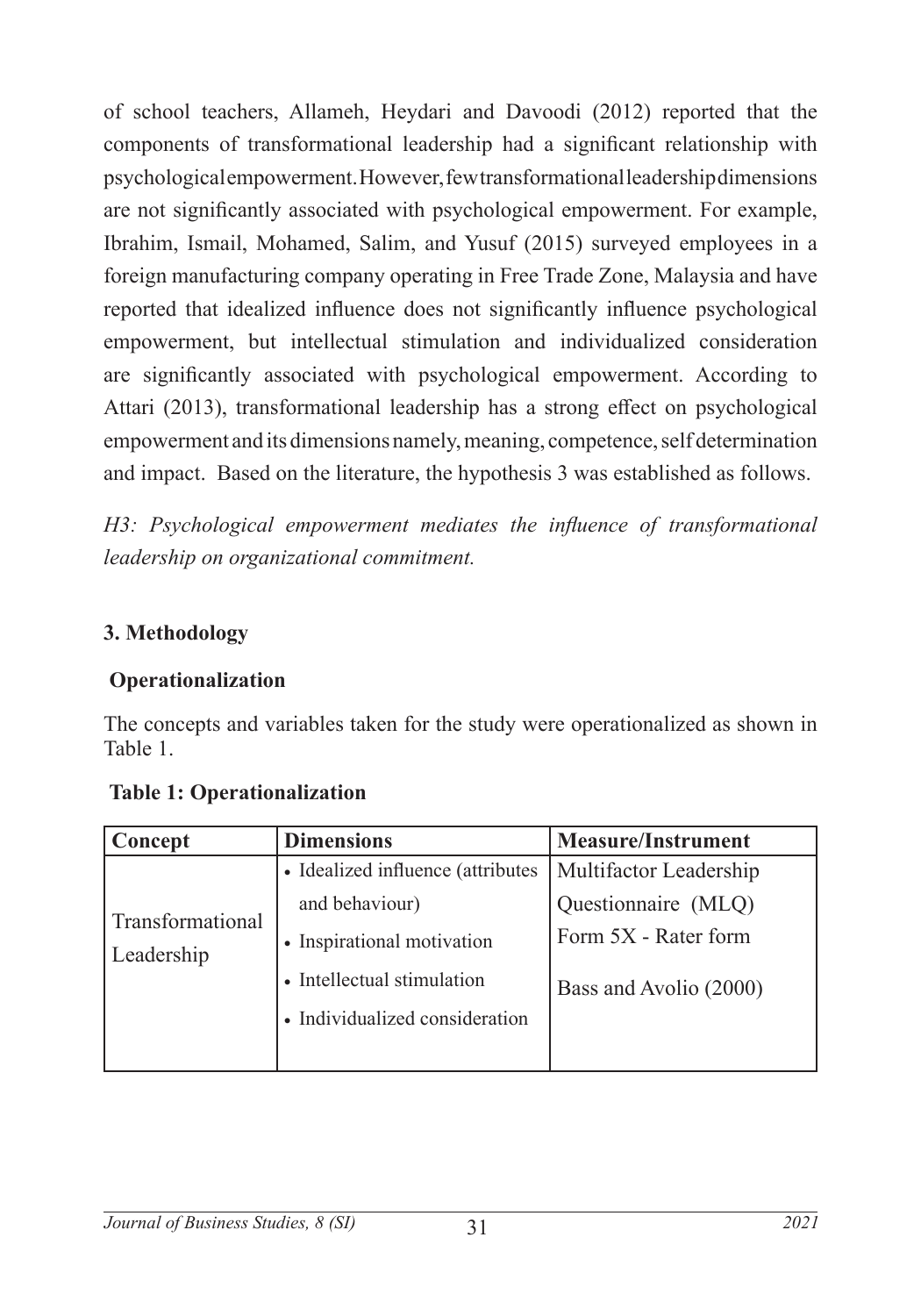| Organizational | • Affective commitment   | Organizational                  |
|----------------|--------------------------|---------------------------------|
| commitment     | • Continuance commitment | <b>Commitment Questionnaire</b> |
|                | • Normative commitment   | developed by Meyer and          |
|                |                          | Allen (1997)                    |
| Psychological  | • Meaning                | Empowerment scales of           |
| Empowerment    | • Competence             | Spreitzer (199)                 |
|                | • Self-determination     |                                 |
|                | Impact                   |                                 |

The employees working in the Divisional Secretariats and District Secretariat of Jaffna District were considered for the study. The target population was the Development Officers working in the said organizations and the samples were selected randomly. A sample of 235 Development officers participated in the study. Out of the 235 participants, 23% were from District Secretariat and the remaining 77% were from the Divisional Secretariats in Jaffna District. The study is explanatory in nature and cross sectional survey method was employed.

A pilot study was conducted with 32 employees selected based on convenience sampling to ensure the reliability of the instruments and, based on the feedback of respondents, the items were rephrased or modified to avoid ambiguity and confusion.

# **4. Analysis**

The study involves Exploratory Factor Analysis (EFA) to confirm the factor structure and Confirmatory Factor Analysis (CFA) to confirm validity and reliability of the constructs. Structural Equation Modeling (SEM) was performed to test the hypotheses of the current study. Initially, the scale reliability was examined using Cronbach's alpha of each subscale before performing factor analysis. The alpha values reported in Table 2 show that the alpha of most of the subscales is above the minimum requirement of 0.7 (Nunnally, 1978). However, a coefficient between 0.6 and 0.7 is deemed to be acceptable if the Cronbach's alpha of other constructs are high (Hair, Black, Babin & Anderson, 2014; Malhotra & Peterson, 2006). Thus, in the current study, the data are reliable and appropriate for the factor analysis.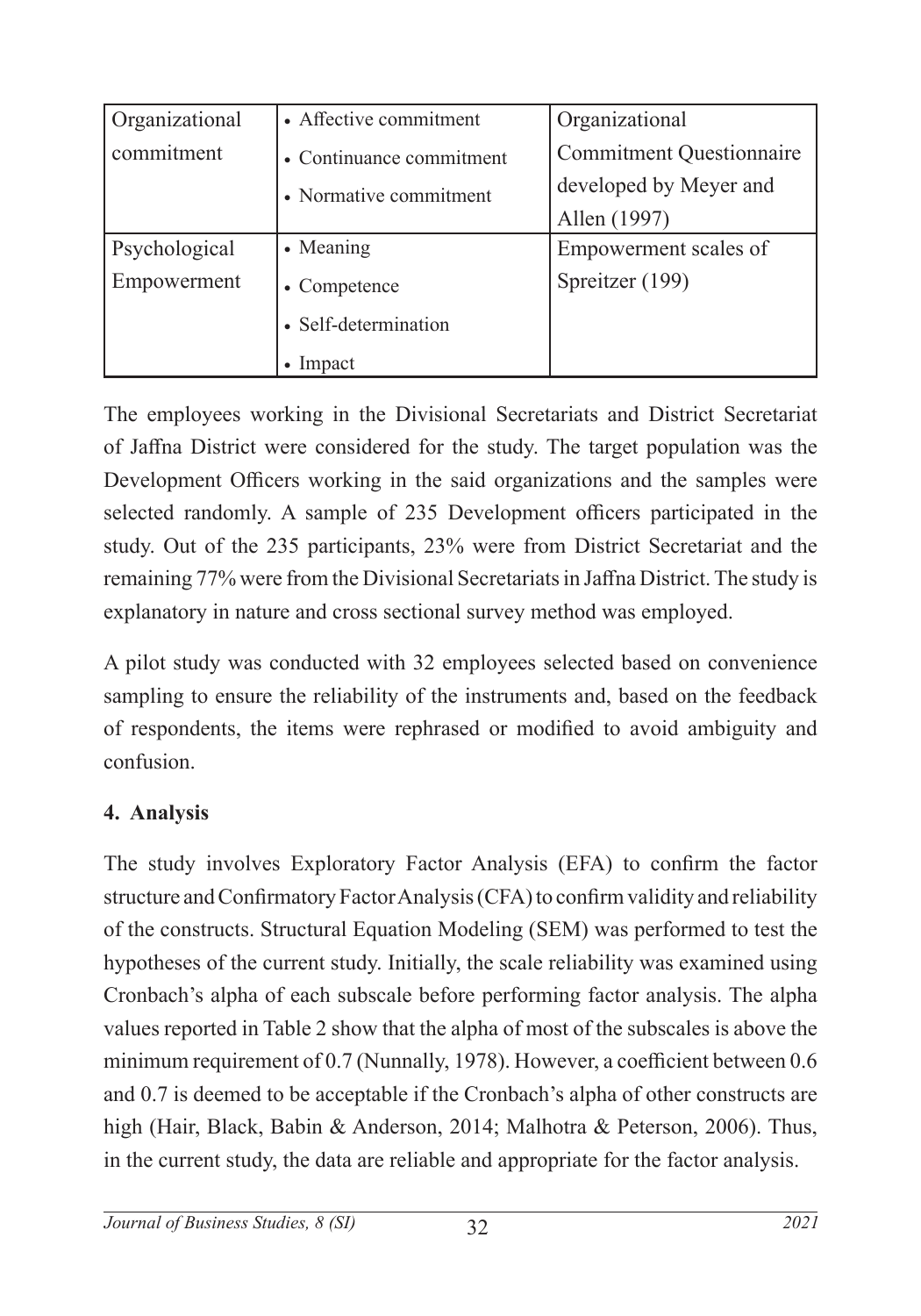| <b>Variable</b>                    |                | No. of Cronbach's |
|------------------------------------|----------------|-------------------|
|                                    | items          | <b>Alpha</b>      |
| <b>Transformational leadership</b> |                |                   |
| Intellectual stimulation           | 4              | 0.678             |
| Inspirational motivation           | $\overline{4}$ | 0.658             |
| Individual consideration           | $\overline{4}$ | 0.727             |
| Idealized influence (attributes)   | 4              | 0.601             |
| Idealized influence (behavior)     | 4              | 0.800             |
| <b>Organizational commitment</b>   |                |                   |
| Affective commitment               | 6              | 0.721             |
| Continuance commitment             | 6              | 0.882             |
| Normative commitment               | 6              | 0.730             |
| <b>Psychological empowerment</b>   |                |                   |
| Meaning                            | 3              | 0.807             |
| Competence                         | 3              | 0.777             |
| Self-determination                 | 3              | 0.680             |
| Impact                             | 3              | 0.638             |

#### **Table 2 : Reliability of Scales**

*Source: Survey data*

In the sample, 72% are females and 28% are males. In case of marital status, the 69% are married and the remaining are unmarried. 48% of the sample falls in the age group 26-35 years, 31% falls in the age group 36-45 years and very less percentage falls in the age group below 25 years (12%) as well as above 46 years (9%). Majority of the sample (52%) has below 5 years experience whereas very less percentage of samples (5%) falls in the experience of above 20 years.

In the current study, even though established instruments were used to collect the data, Exploratory Factor Analysis (EFA) was performed to confirm the factor structure of the particular instruments. Through EFA, the factors of transformational leadership, organizational commitment and psychological empowerment were extracted and a few items with low factor loading were removed. Principal Component Analysis method was used for extraction of factors and Promax Rotation method was used.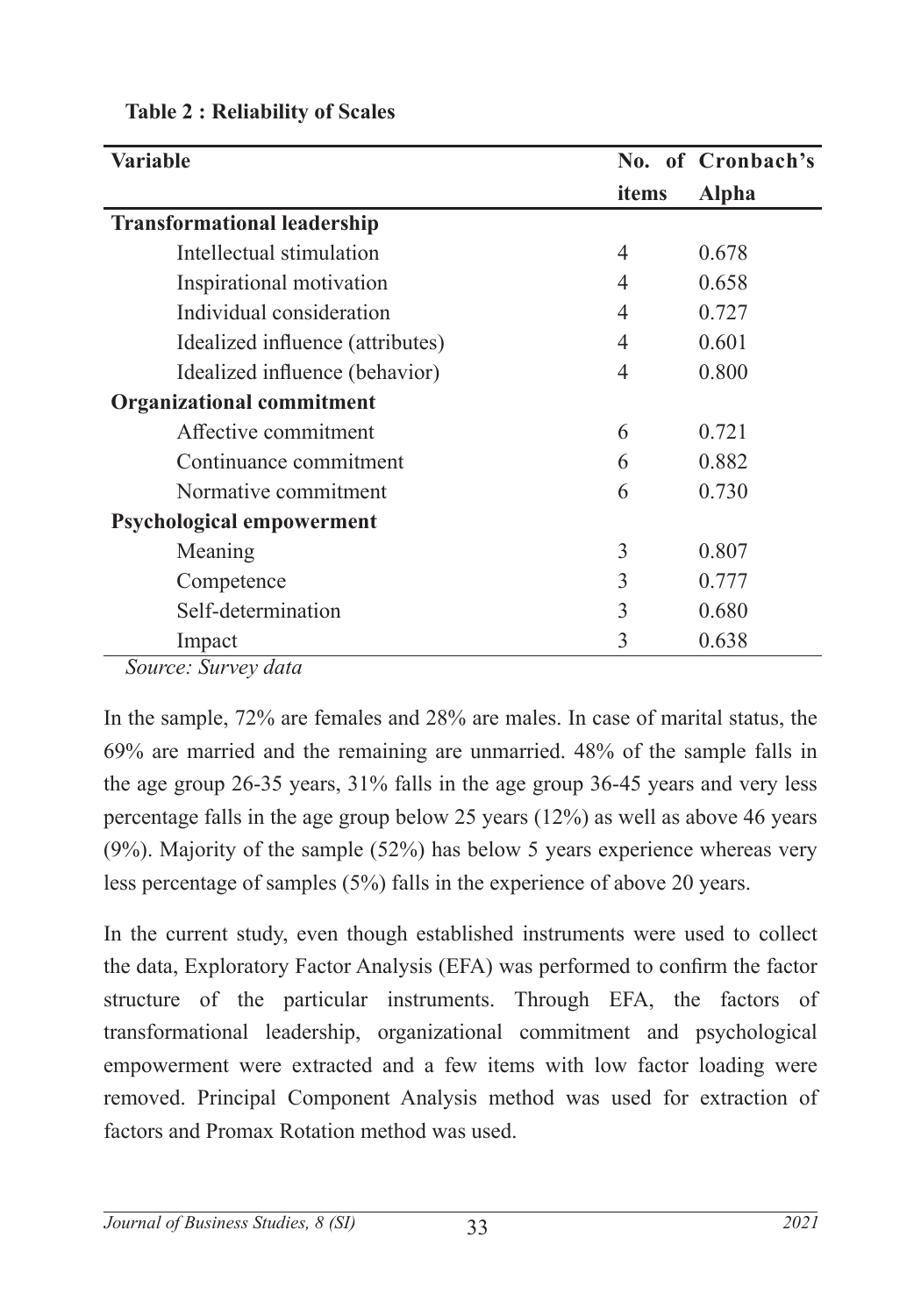| Pattern Matrix <sup>a</sup>                    |                                  |                |      |                |      |  |  |
|------------------------------------------------|----------------------------------|----------------|------|----------------|------|--|--|
|                                                | Component                        |                |      |                |      |  |  |
|                                                | $\mathbf{1}$                     | $\overline{2}$ | 3    | $\overline{4}$ | 5    |  |  |
| $ID$ <sub><math>IN</math><math>A2</math></sub> |                                  | .829           |      |                |      |  |  |
| ID IN A3                                       |                                  | .597           |      |                |      |  |  |
| ID IN A4                                       |                                  | .856           |      |                |      |  |  |
| ID IN B1                                       |                                  |                |      | .810           |      |  |  |
| ID IN B2                                       |                                  |                |      | .535           |      |  |  |
| ID IN B4                                       |                                  |                |      | .901           |      |  |  |
| IN CN1                                         | .780                             |                |      |                |      |  |  |
| IN CN2                                         | .418                             |                |      |                |      |  |  |
| IN CN3                                         | .495                             |                |      |                |      |  |  |
| IN CN4                                         | .825                             |                |      |                |      |  |  |
| IN MO1                                         |                                  |                |      |                | .817 |  |  |
| IN MO2                                         |                                  |                |      |                | .800 |  |  |
| IN ST1                                         |                                  |                | .876 |                |      |  |  |
| IN ST2                                         |                                  |                | .740 |                |      |  |  |
| IN ST3                                         |                                  |                | .638 |                |      |  |  |
|                                                | Total variance explained - 64.8% |                |      |                |      |  |  |
| Determinant $-0.004$                           |                                  |                |      |                |      |  |  |
| $KMO - 0.808$                                  |                                  |                |      |                |      |  |  |

### **Table 3: EFA for Transformational Leadership**

Note: ID\_IN\_A- Idealized Influence-Attributes; ID\_IN\_B: Idealized Influence-Behaviour; IN\_CN: Individualized Consideration; IN\_MO: Inspirational Motivation; IN\_ST: Intellectual Stimulation

#### *Source: Survey Data*

The Table 3 shows the factor structure of transformational leadership constructs. Few items of the construct with low factor loading were removed from the data set and a clear pattern matrix was obtained. The total variance explained by the subscales of transformational leadership is 64.8% and it is above the recommended limit of 60% (Hair, Black, Babin, Anderson, & Tatham, 2006).

The Determinant of the R-matrix which tests for multicollinearity is 0.004 and it is greater than the cut-off value of 0.00001 (Sreejesh et al., 2014) for the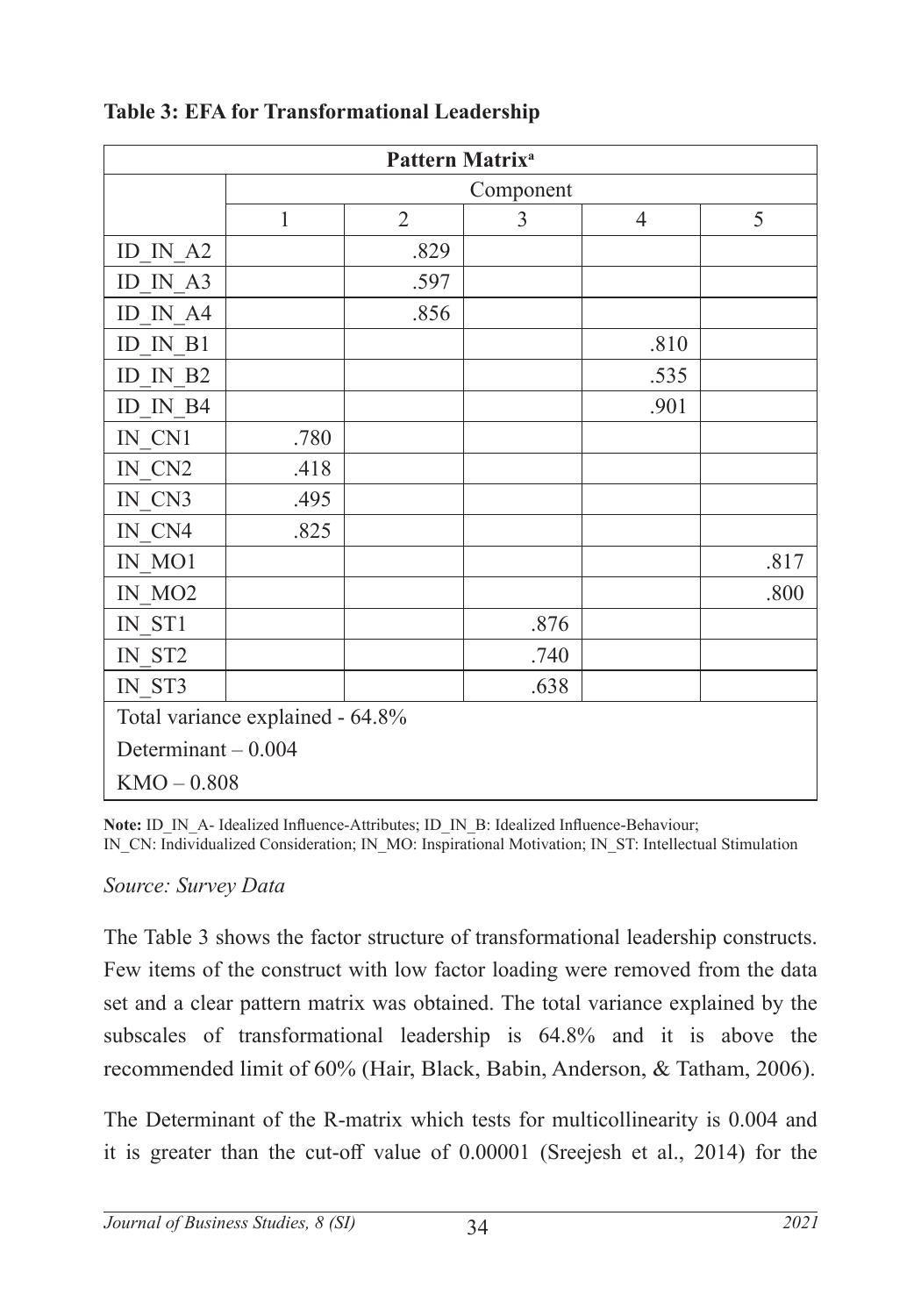transformational leadership sub-constructs. In addition, the value of Determinant is neither exact 0 nor exact 1 and thus it can be concluded that the correlation matrix obtained in EFA is neither an identity matrix nor a singular matrix (Sreejesh et al., 2014). This value also confirms the assumption that there are adequate interrelationships among the study items and none of the correlation coefficients are particularly large. Therefore, multicollinearity is not a problem for these data and thus there is no need to consider eliminating any item at this stage. As can be seen in the Table 3, the KMO value that verifies the sampling adequacy is 0.808 and the value is 'meritorious' according to Kaiser and Rice (1974). As the value is well above the acceptable limit of 0.5 (Kaiser  $\&$  Rice, 1974), the sample is sufficient for performing factor analysis and the factor analysis would yield reliable factors (Hutcheson & Sofroniou, 1999).

| Pattern Matrix <sup>a</sup> |              |                |      |  |  |  |  |
|-----------------------------|--------------|----------------|------|--|--|--|--|
|                             |              | Component      |      |  |  |  |  |
|                             | $\mathbf{1}$ | $\overline{2}$ | 3    |  |  |  |  |
| AF CO1                      | .717         |                |      |  |  |  |  |
| AF CO2                      | .831         |                |      |  |  |  |  |
| AF CO3                      | .872         |                |      |  |  |  |  |
| AF CO4                      | .861         |                |      |  |  |  |  |
| AF_CO5                      | .829         |                |      |  |  |  |  |
| AF CO6                      | .839         |                |      |  |  |  |  |
| CN CO1                      |              |                | .685 |  |  |  |  |
| CN CO <sub>2</sub>          |              |                | .712 |  |  |  |  |
| CN CO3                      |              |                | .447 |  |  |  |  |
| CN CO4                      |              |                | .689 |  |  |  |  |
| CN CO5                      |              |                | .565 |  |  |  |  |
| CN CO6                      |              |                | .747 |  |  |  |  |
| NO CO1                      |              | .686           |      |  |  |  |  |
| NO CO <sub>2</sub>          |              | .744           |      |  |  |  |  |
| NO CO3                      |              | .769           |      |  |  |  |  |
| NO CO4                      |              | .821           |      |  |  |  |  |
| NO CO5                      |              | .810           |      |  |  |  |  |

**Table 4: EFA for Organizational Commitment**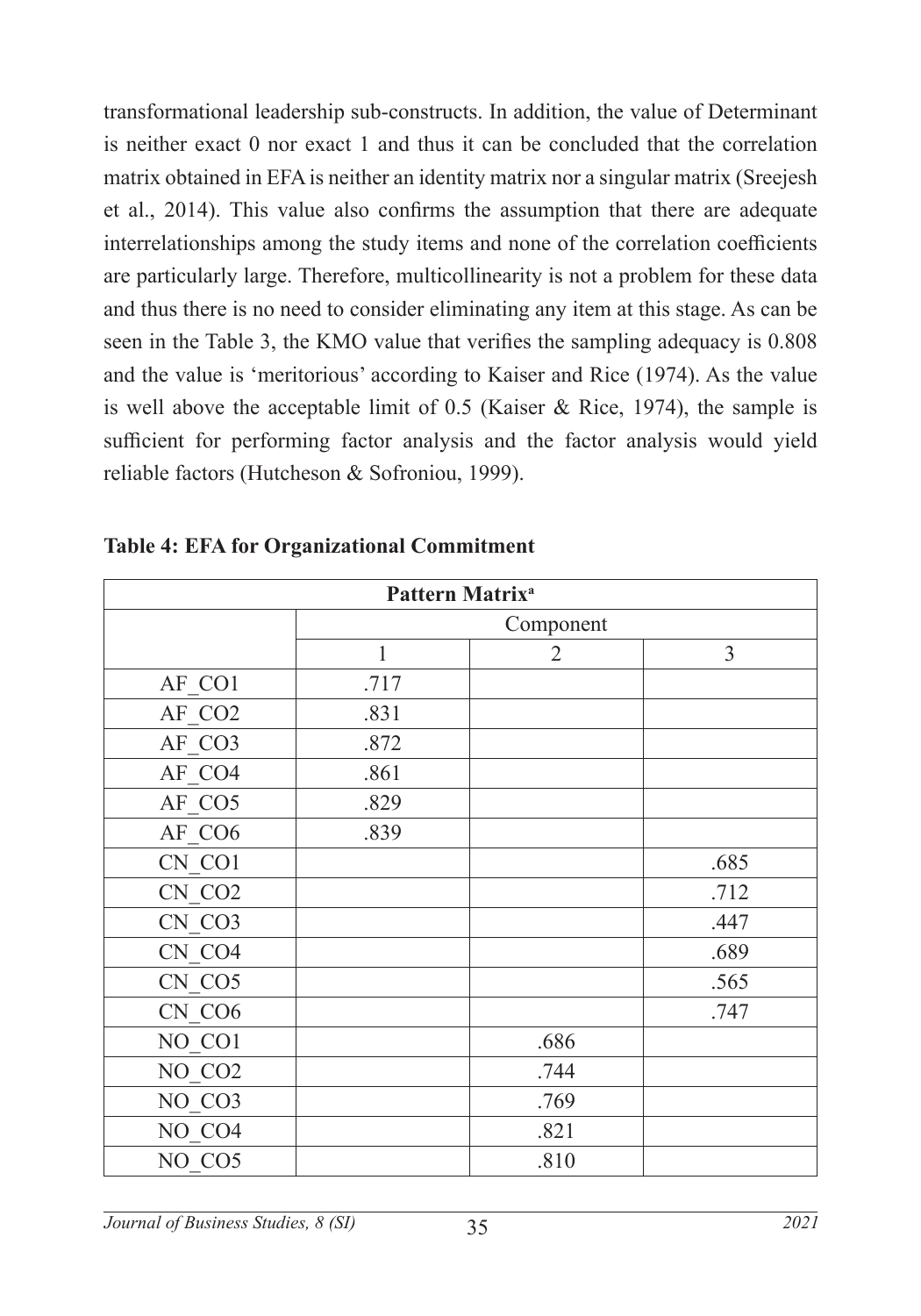| NO CO <sub>6</sub>                 |  |
|------------------------------------|--|
| Total variance explained $-59.1\%$ |  |
| Determinant $-0.001$               |  |
| $KMO - 0.827$                      |  |

**Note**: AF\_CO: Affective Commitment; CN\_CO: Continuous Commitment; NO\_CO: Normative Commitment

#### *Source: Survey data*

The Table 4 shows the factor structure of organizational commitment constructs. The total variance explained by the subscales of organizational commitment is 59.1% and it is very closer to the minimum requirement suggested by Hair et al (2006). The Determinant of the R-matrix which tests for multicollinearity is 0.001 and it is greater than the cut-off value of 0.00001 (Sreejesh et al., 2014) for the sub-constructs of organizational commitment. In addition, the value of Determinant confirms the assumption that there are adequate interrelationships among the study items and none of the correlation coefficients are particularly large. Therefore, multicollinearity is not a problem for these data. The KMO value that verifies the sampling adequacy is 0.827 is well above the acceptable limit of 0.5 (Kaiser & Rice, 1974) and thus the sample is sufficient for performing factor analysis.

| Pattern Matrix <sup>a</sup> |                          |      |           |  |  |  |  |  |
|-----------------------------|--------------------------|------|-----------|--|--|--|--|--|
|                             |                          |      | Component |  |  |  |  |  |
|                             | $\overline{2}$<br>3<br>4 |      |           |  |  |  |  |  |
| EMP MN1                     | .841                     |      |           |  |  |  |  |  |
| EMP MN2                     | .925                     |      |           |  |  |  |  |  |
| EMP MN3                     | .783                     |      |           |  |  |  |  |  |
| EMP CM1                     |                          |      | .849      |  |  |  |  |  |
| EMP CM2                     |                          |      | .849      |  |  |  |  |  |
| EMP CM3                     |                          |      | .521      |  |  |  |  |  |
| EMP SD1                     |                          | .557 |           |  |  |  |  |  |
| EMP SD2                     |                          | .850 |           |  |  |  |  |  |
| EMP SD3                     |                          | .872 |           |  |  |  |  |  |

|  |  |  |  | <b>Table 5: EFA for Psychological Empowerment</b> |
|--|--|--|--|---------------------------------------------------|
|--|--|--|--|---------------------------------------------------|

36 *Journal of Business Studies, 8 (SI) 2021*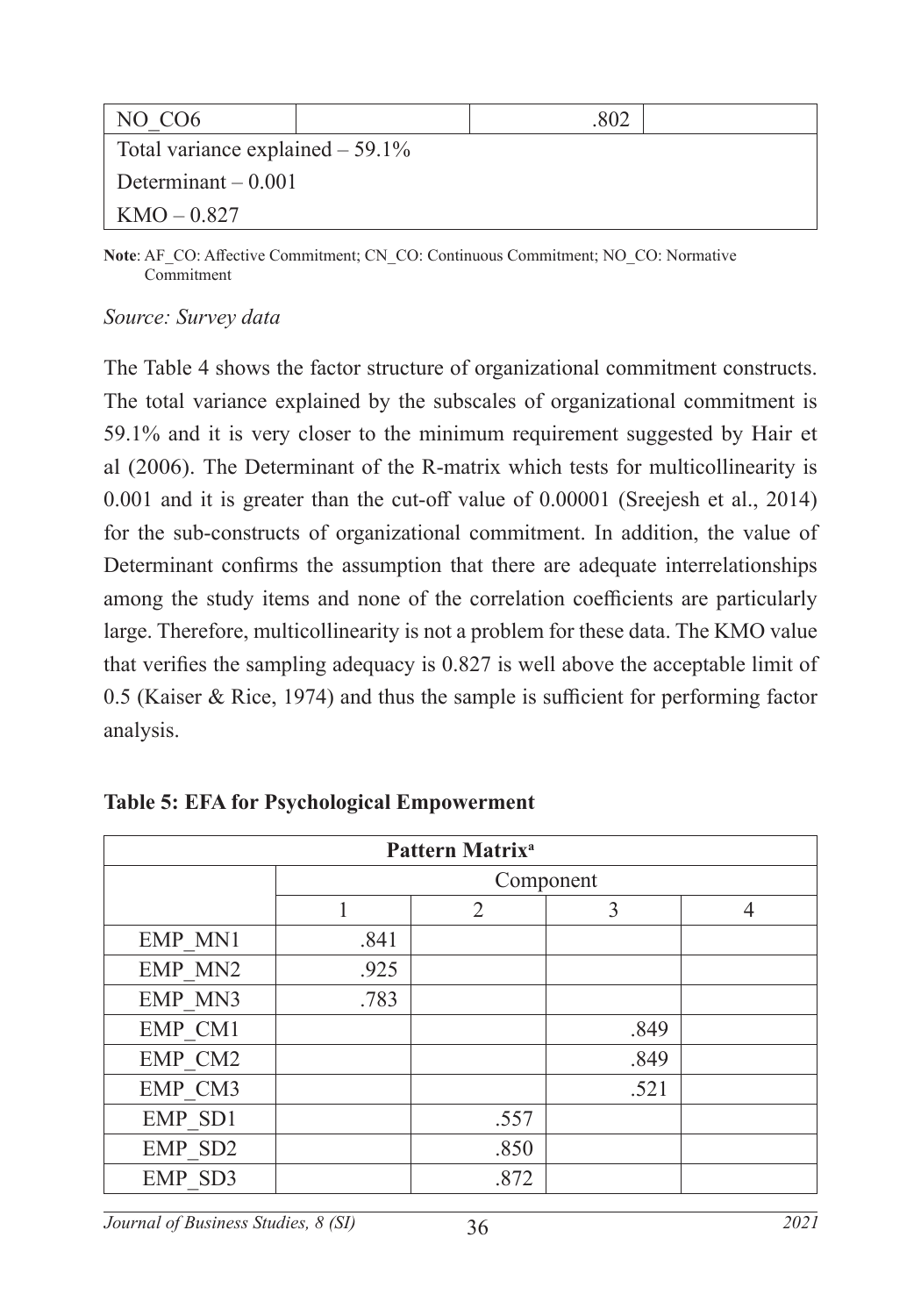| EMP IM2                          |  |  |  |  |  |
|----------------------------------|--|--|--|--|--|
| EMP IM3                          |  |  |  |  |  |
| Total variance explained - 67.7% |  |  |  |  |  |
| Determinant $-0.032$             |  |  |  |  |  |
| $  KMO - 0.692$                  |  |  |  |  |  |

**Note**: EMP\_MN: Meaning; EMP\_CM: Competence; EMP\_SD: Self determination; EMP\_IM: Impact

#### *Source: Survey data*

The Table 5 shows the factor structure of psychological empowerment constructs. The total variance explained by the subscales of empowerment is 67.7% and it is above the minimum requirement suggested by Hair et al (2006). The Determinant of the R-matrix which tests for multicollinearity is 0.032 and thus it can be assured that there are adequate interrelationships among the study items and none of the correlation coefficients are particularly large. Therefore, multicollinearity is not a problem for these data. The KMO value is 0.692 and it is above the acceptable limit and thus the sample is sufficient for performing factor analysis.

After confirming factor structure through EFA, the Confirmatory Factor Analysis (CFA) was performed using AMOS 20.0 to check validity and reliability of the study constructs. In CFA, Maximum Likelihood Estimation method was used and the validity and reliability of the subscales of study variables were assessed based on the results. Cronbach's alpha also was measured with the retained items for examining inter-item consistency. The results of CFA are shown in Table 6.

**Table 6: CFA Results of Study Constructs** 

|          |      |                             |          | P   | AVE   | <b>CR</b> | Cronbach's |
|----------|------|-----------------------------|----------|-----|-------|-----------|------------|
|          |      |                             | Estimate |     |       |           | alpha      |
|          |      | Transformational Leadership |          |     |       |           |            |
| ID IN A4 |      | - IIA                       | .704     |     |       |           |            |
| ID IN A3 | ⊂--- | ШA                          | .631     | *** | 0.513 |           |            |
| AA2      |      | ПA                          | .804     | *** |       | 0.667     | 0.747      |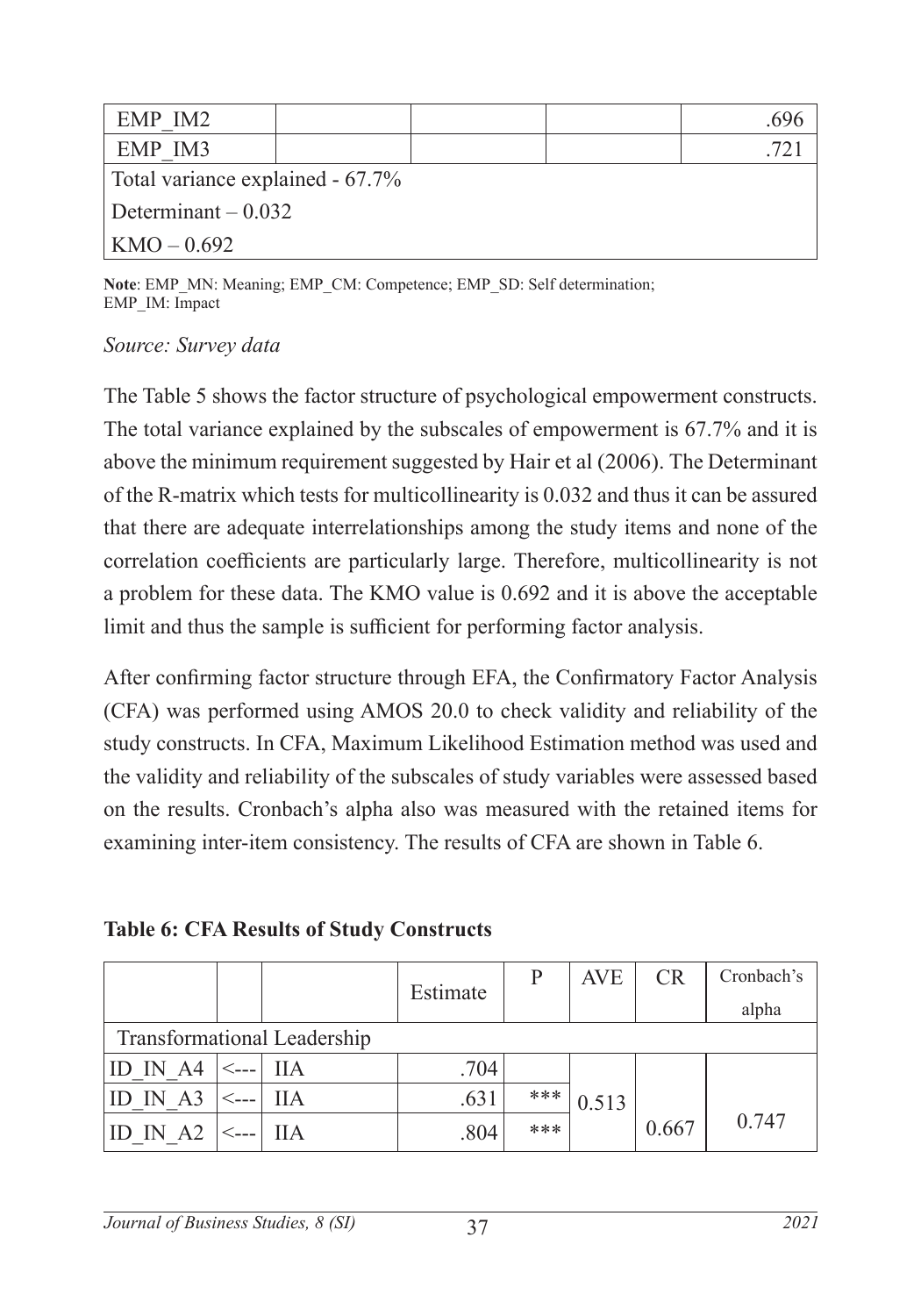| ID IN B4                         | $\operatorname{\sf \small \leq }$ ---      | <b>IIB</b>     | .686 |     |       |       |       |
|----------------------------------|--------------------------------------------|----------------|------|-----|-------|-------|-------|
| ID IN B2                         | $\operatorname{\sf \small \leq }$ ---      | <b>IIB</b>     | .667 | *** | 0.551 |       |       |
| ID IN B1                         | $\mathrel{<}\!\mathrel{_{\sim\!\sim}}$     | <b>IIB</b>     | .859 | *** |       | 0.765 | 0.769 |
| IN CN4                           | $\leftarrow$                               | IND CN         | .815 | *** |       |       | 0.846 |
| IN_CN1                           | $\leftarrow$                               | IND_CN         | .987 |     | 0.809 | 0.882 |       |
| IN MO <sub>2</sub>               | $\operatorname{\sf \small \leq }$ ---      | INS MO         | .618 |     |       |       | 0.680 |
| IN MO1                           | $\operatorname{\sf \small \leq }$ ---      | INS MO         | .828 | *** | 0.516 | 0.689 |       |
| IN ST3                           | $\leftarrow$                               | <b>INT STI</b> | .622 |     |       |       |       |
| IN ST2                           | $\leftarrow$                               | INT STI        | .551 | *** |       |       |       |
| IN ST1                           | $\leftarrow$ $-$                           | <b>INT STI</b> | .639 | *** | 0.4   | 0.516 | 0.721 |
| Organizational Commitment        |                                            |                |      |     |       |       |       |
| AF CO6                           | $\leftarrow$                               | AF COM         | .704 |     |       |       |       |
| AF CO5                           | $\operatorname{\sf \small \cdots}$         | AF COM         | .681 | *** |       |       |       |
| AF CO4                           | $\mathrel{<}\scriptstyle{-}{\mathrel{--}}$ | AF COM         | .877 | *** |       |       | 0.908 |
| AF CO3                           | $\leftarrow$                               | AF COM         | .893 | *** |       | 0.914 |       |
| AF CO2                           | $\leftarrow$                               | AF COM         | .808 | *** | 0.603 |       |       |
| AF CO1                           | $\leftarrow$                               | AF COM         | .661 | *** |       |       |       |
| CN CO6                           | $\leftarrow$                               | CN COM         | .729 |     |       |       |       |
| CN CO5                           | $\operatorname{\sf \small \leq }$ ---      | CN COM         | .602 | *** |       |       |       |
| CN CO4                           | $\operatorname{\sf \small \leq }$ ---      | CN COM         | .614 | *** | 0.420 | 0.577 | 0.694 |
| NO CO6                           | $\operatorname{\sf \small <---}$           | NO COM         | .679 |     |       |       |       |
| NO CO5                           | $\leftarrow$                               | NO COM         | .761 | *** |       |       |       |
| NO CO4                           | $\leftarrow$ ---                           | NO COM         | .571 | *** |       |       |       |
| NO CO3                           | $\leftarrow$                               | NO COM         | .822 | *** |       |       |       |
| NO CO <sub>2</sub>               | $\leftarrow$ $\leftarrow$                  | NO COM         | .775 | *** |       |       |       |
| NO CO1                           | $\leftarrow$ ---                           | NO COM         | .595 | *** | 0.500 | 0.824 | 0.869 |
| <b>Psychological Empowerment</b> |                                            |                |      |     |       |       |       |
| EMP MN3 $ _{---} $               |                                            | <b>EMP MNG</b> | .796 |     |       |       |       |
| EMP MN2                          | $\leftarrow$ ---                           | <b>EMP MNG</b> | .909 | *** | 0.679 | 0.983 | 0.856 |
| $EMP$ MN1                        | $\leftarrow$ ---                           | <b>EMP MNG</b> | .759 | *** |       |       |       |
| $EMP$ CM2                        | $\leftarrow$ ---                           | EMP COM        | .665 | *** |       |       | 0.839 |
| EMP CM1 $ < $                    |                                            | EMP COM        | .812 |     | 0.561 | 0.842 |       |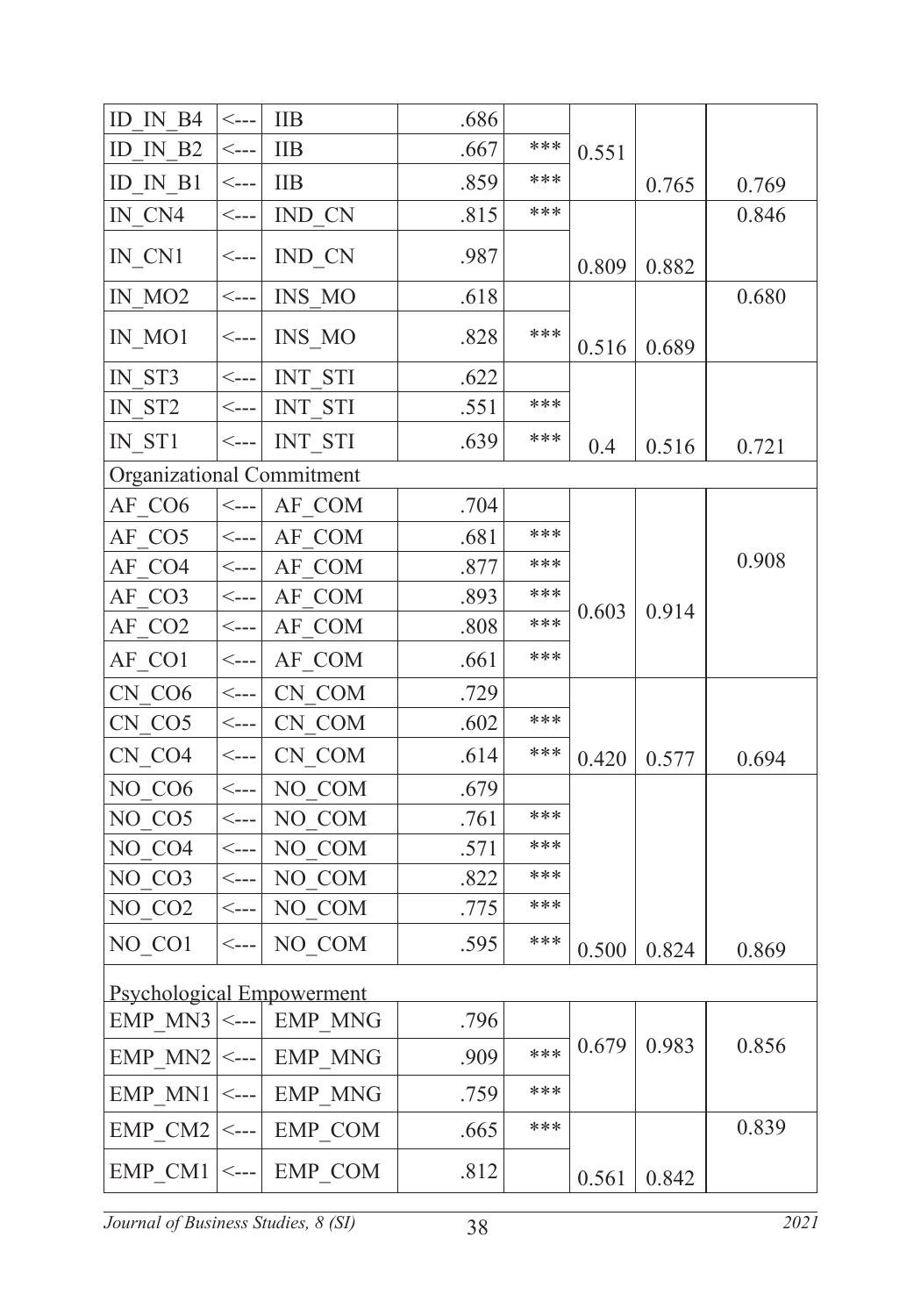| EMP SD3         | $\leftarrow$ --- | EMP SDN | .864 |     |       |       | 0.751 |
|-----------------|------------------|---------|------|-----|-------|-------|-------|
| EMP SD2 $ <-- $ |                  | EMP SDN | .711 | *** | 0.619 | 0.726 |       |
| EMP IM3         | $\leftarrow$ --- | EMP IMP | .616 |     |       |       |       |
| EMP IM1         | $\leftarrow$ --- | EMP IMP | .734 | *** |       | 0.633 | 0.813 |
|                 |                  |         |      |     | 0.452 |       |       |

**Note:** IIA: Idealized Influence-attributes; IIB: Idealized Influence-behaviour; INT\_STI: Intellectual Stimulation; IND\_CN: Individualized Consideration; INS\_MO: Inspirational Motivation; EMP\_MNG: Meaning; EMP\_SDN: Self determination; EMP\_COM: Competence; EMP\_IMP: Impact; AF\_COM: Affective Commitment; CN\_COM: Continuance Commitment; NO\_COM: Normative Commitment

*Source : Survey data*

#### *Validity and reliability*

The results of CFA reported in Table 6 show that the factor loadings for all the items measuring the sub-constructs of transformational leadership, except one item (IN\_ST2), are above the minimum level of 0.6 (Awang, 2015) and the factor loading of IN ST2 is above 0.5 which is also acceptable according to Hair et al. (2014). Therefore, unidimensionality is achieved for the transformational leadership constructs. Factor loadings for all of the items measuring the sub-constructs of organizational commitment, except one item (OC\_NO6), and psychological empowerment are above 0.6. Thus, unidimensionality was achieved for the constructs organizational commitment and psychological empowerment.

*Convergent validity*: As per the results reported in Table 6, the requirement of convergent validity was fulfilled as the minimum standardized factor loadings for the items are above 0.6 (Joreskog & Sorbom, 1979) except for few items and all loadings are significant at 0.001 level. In addition, as can be seen in the Table 6, the calculated value of Average Variance Extracted (AVE) is greater than the cut-off value of 0.5 (Hair, et al., 2014) for majority of the subscales of study constructs. The AVE for one of the subscale of transformational leadership namely intellectual stimulation (0.4), a subscale of organizational commitment namely continuance commitment (0.42) and a subscale of empowerment namely impact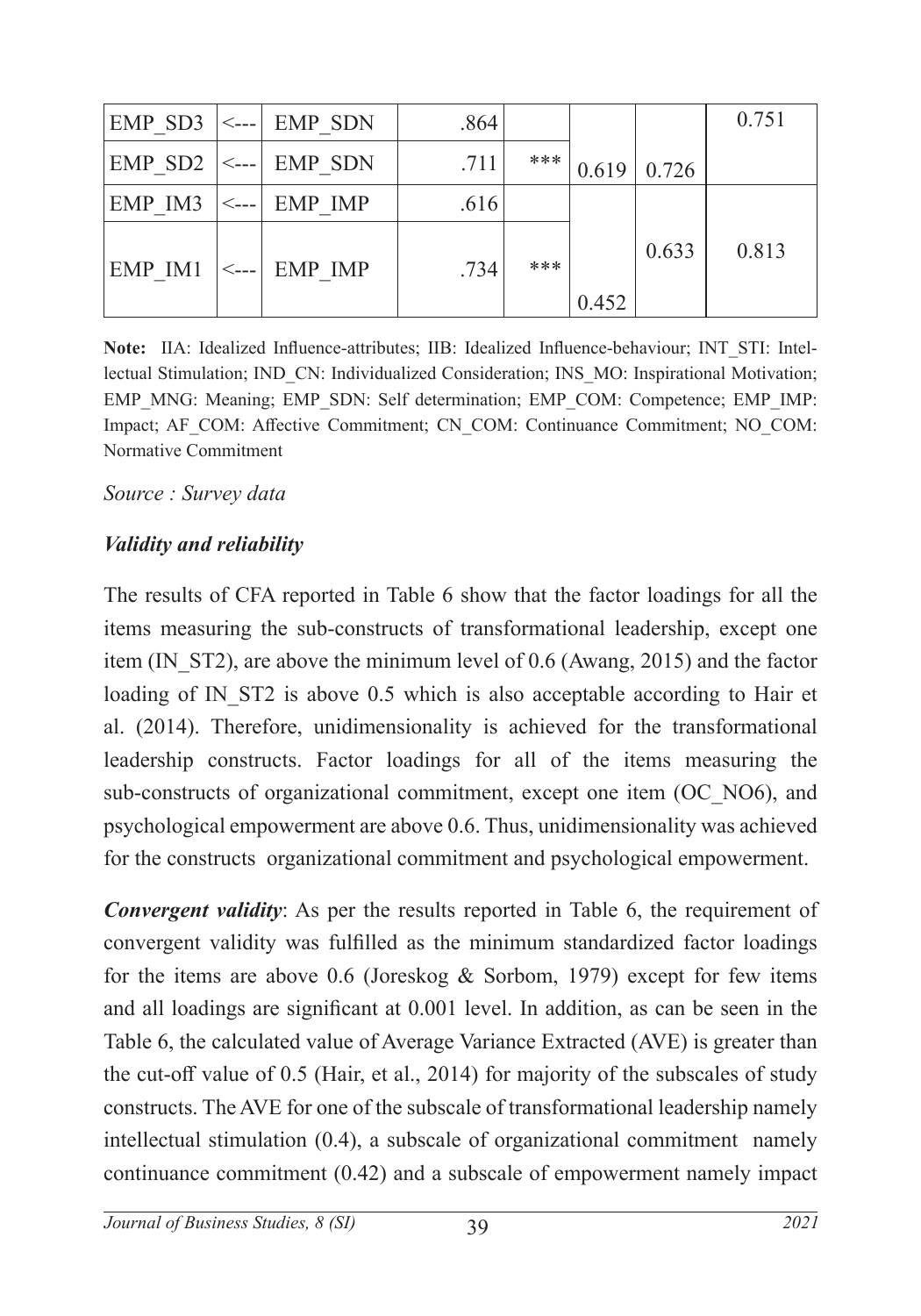(0.452) are less than the cut-off point of 0.5 but the value above 0.4 is also acceptable according to Fornell and Larcker (1981). Therefore, the convergent validity is achieved for the subscales of transformational leadership, organizational commitment and psychological empowerment.

*Construct validity***:** Construct validity is achieved for subscales all study constructs as the factor loadings exceed the minimum level 0.5 (Hair, et al., 2014) and the fitness indexes achieved the required level. The value of fitness indexes: CMIN/ DF =2.134; CFI =0.92; TLI =0.95; and NFI =0.98 0.9; and RMSEA =0.056. As the CMIN/DF is below the cut off value of 5 and most of the fitness indexes are above the cutoff point of 0.9 (Hair et al., 2014) and few indexes are very closer to 0.9 whereas the RMSEA is below the cut-off level of 0.08 (Hair et al., 2014).

*Discriminant validity***:** Discriminant validity is achieved for the subscales of study constructs as the measurement models are free from redundant items. Among the subscales, the pairs of items with high value of Modification Indices (MI) were constrained as free parameter estimates. Further, the discriminant validity could be confirmed based on the AVE and the squared correlations between the constructs as depicted in Table 7. In the table, the diagonal values are the AVE of each sub-construct and the other values in the table are the squared correlations between the respective constructs. As can be seen in the table, as per the rule of thumb, the values of AVE are higher than the squared correlation values in the respective columns and the rows and thus discriminant validity is achieved (Hair et al., 2014) for the subscales of the study constructs.

*Reliability***:** The Cronbach's alpha values reported in Table 6 show that the internal reliability of most of the sub-constructs is achieved as the alpha values exceed the cut-off level of 0.7 (Nunnally, 1978). At the same time, the alpha coefficient for one sub-construct of transformational leadership namely inspirational motivation is above 0.6 which is deemed to be acceptable as the alpha of other constructs are high (Godard et al., 2001; Hair et al., 2010; and Malhotra & Peterson, 2006). The reliability is also achieved as the AVE for most of the subscales exceeded the minimum value of 0.5 (Hair et al., 2014) as reported in Table 6. In addition, as shown in Table 6, the calculated value of Composite Reliability (CR) was achieved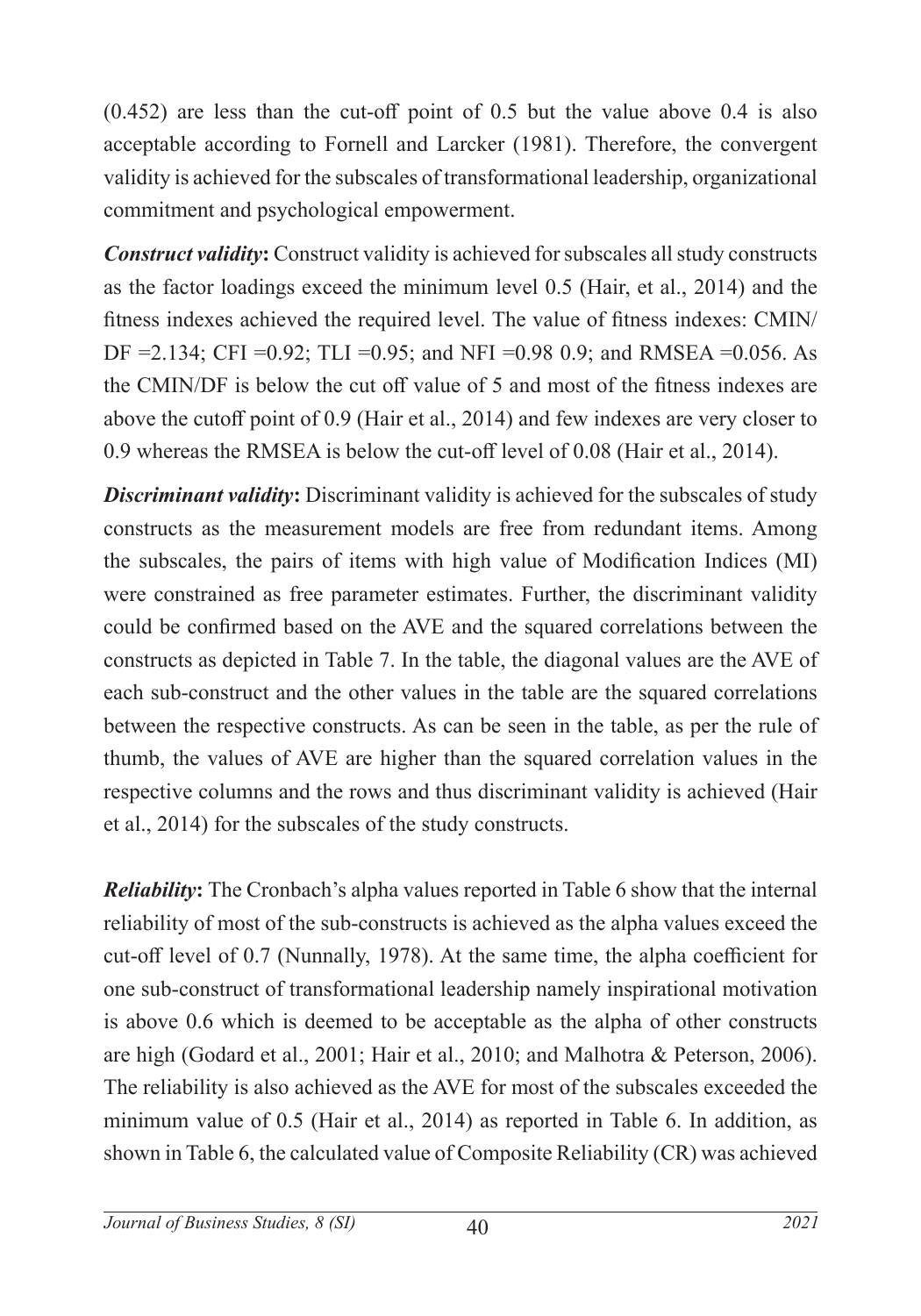as the values of CR exceeded the minimum required value of 0.6 (Hair et al., 2014) for the subscales of study constructs.

|                | Mean | Std. | <b>IIA</b> | <b>IIB</b> | <b>IND</b> | <b>INS</b> | <b>INT</b> | AF         | $\rm CO$   | NO.        | EMP        | EMP        | EMP        | EMP        |
|----------------|------|------|------------|------------|------------|------------|------------|------------|------------|------------|------------|------------|------------|------------|
|                |      | Dev. |            |            | <b>CN</b>  | MO         | <b>ST</b>  | <b>COM</b> | <b>COM</b> | <b>COM</b> | <b>MNG</b> | <b>SDN</b> | <b>COM</b> | <b>IMP</b> |
| <b>IIA</b>     | 3.11 | 0.55 | .513       |            |            |            |            |            |            |            |            |            |            |            |
| <b>IIB</b>     | 4.12 | 0.73 | .206       | .551       |            |            |            |            |            |            |            |            |            |            |
| IND CN         | 3.14 | 0.43 | .239       | .284       | .400       |            |            |            |            |            |            |            |            |            |
| INS MO         | 3.02 | 0.56 | .045       | .123       | .020       | .516       |            |            |            |            |            |            |            |            |
| <b>INT STI</b> | 3.01 | 0.41 | .235       | .357       | .264       | .064       | .809       |            |            |            |            |            |            |            |
| AF COM         | 3.92 | 0.20 | .082       | .104       | .041       | .056       | .041       | .603       |            |            |            |            |            |            |
| CO COM         | 3.16 | 0.64 | .001       | .001       | .007       | .004       | .007       | .008       | .420       |            |            |            |            |            |
| NO COM         | 3.20 | 0.47 | .005       | .027       | .031       | .006       | .031       | .016       | .133       | .500       |            |            |            |            |
| <b>EMP MNG</b> | 4.02 | 0.85 | .015       | .078       | .094       | .003       | .094       | .008       | .001       | .102       | .679       |            |            |            |
| <b>EMP SDN</b> | 4.17 | 1.21 | .086       | .188       | .183       | .069       | .183       | .013       | .014       | .024       | .110       | .561       |            |            |
| EMP COM        | 3.98 | 0.80 | .032       | .059       | .096       | .001       | .096       | .017       | .002       | .001       | .047       | .032       | .619       |            |
| EMP IMP        | 3.43 | 0.35 | .328       | .422       | .523       | .268       | .523       | .114       | .011       | .018       | .294       | .018       | .290       | .452       |

**Table 7 : Mean and Discriminant validity** 

To identify the relationships among the variables, the validated measurement models of the study constructs were integrated in the Structural Equation Model (SEM) as shown in Figure 1 and the results of SEM are reported in Table 8.

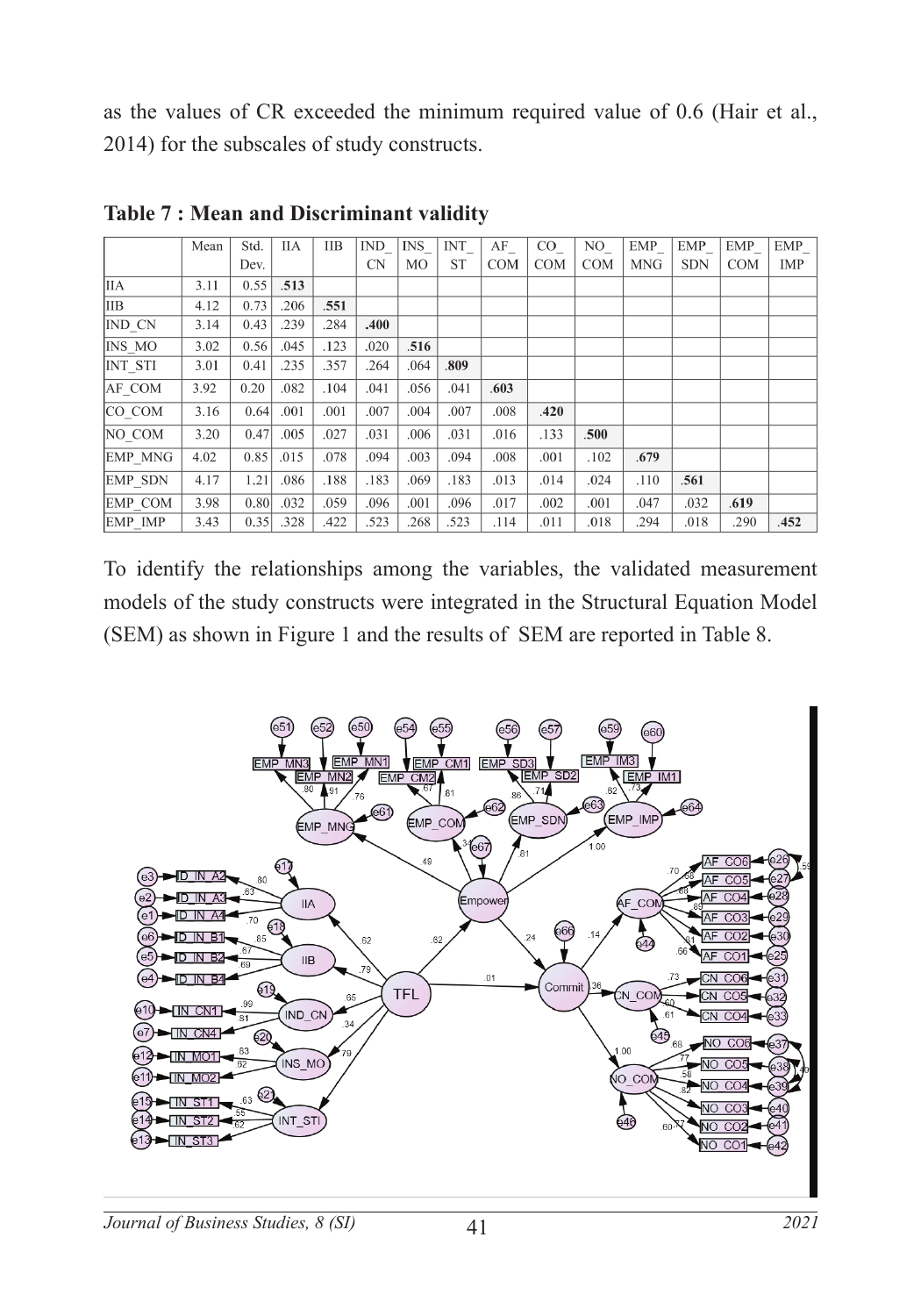**Note:** TFL: Tranfromational Leadership; IIA: Idealized Influence-attributes; IIB: Idealized Influence-behaviour; INT\_STI: Intellectual Stimulation; IND\_CN: Individualized Consideration; INS\_MO: Inspirational Motivation; EMP\_MNG: Meaning; EMP\_SDN: Self determination; EMP\_COM: Competence; EMP\_IM: Impact; AF\_COM: Affective Commitment; CN\_COM: Continuance Commitment; NO\_COM: Normative Commitment

# **Figure 1: Structural Equation Model**

# **Table 8: Results of SEM**

| Parameter                                              | Estimate |       |
|--------------------------------------------------------|----------|-------|
| $ TFL \rightarrow \text{Commitment}$                   |          |       |
| $ TFL \rightarrow$ Empowerment                         | .621     |       |
| $\mathsf{Empowerment} \rightarrow \mathsf{Committer}$  | 243      | .041  |
| $ TFL \rightarrow Empowerment \rightarrow Committment$ | 010      | .0681 |

*Source: Survey Data*

The results of SEM reported in Table 8 shows that the effect of transformational leadership style on organizational commitment is not significant (βstd=.011, p=.924). Based on the results, **H1: 'Transformational leadership style has a positive effect on organizational commitment'** is not supported.

The results also reveal that transformational leadership has a significant positive effect on psychological empowerment (βstd=.621, p=.001). Therefore, **H2: 'Transformational leadership style has a positive effect on psychological empowerment'** is supported.

The mediating effect of psychological empowerment was examined using bootstrap method and 1000 bootstrap sample was generated and the bias corrected confidence was set as 95%. The bootstrap results show that the direct effect of transformational leadership on organizational commitment is not significant  $(\beta$ std=.011, p=.924) and the indirect effect through the mediation of psychological empowerment also is not significant (βstd=.010, p=.068). As both the direct effect and the indirect effect are not significant, it can be concluded that psychological empowerment doesn't mediate the effect of transformational leadership on organizational commitment. Therefore, the **H3: 'Psychological empowerment mediates the effect of transformational leadership on organizational commitment'** is not supported.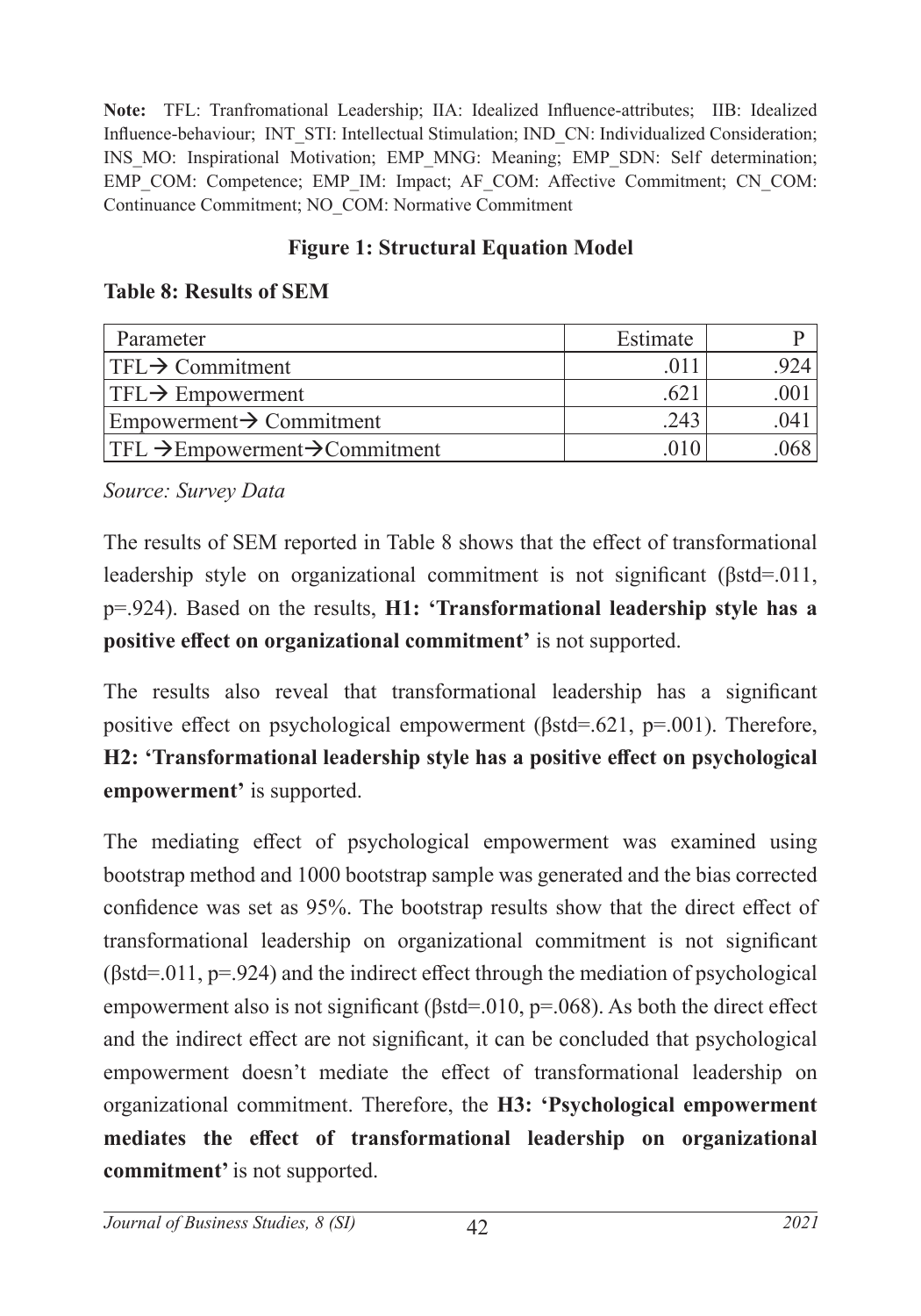# **5. Discussion**

The current study revealed that transformational leadership doesn't have a positive effect on organizational commitment. The finding is not consistent with the previous studies conducted by Marmaya, Hitam, Torsiman and Balakrishnan (2011) and, Anwar and Ahmad (2012). A possible explanation for inconsistent results of the current study could be the context and nature of the public sector. The study of Marmaya et al (2011) was conducted in private sector in the Malaysian context. Thus, the leadership style which was effective in private sector in Malaysia context would not work best in the public sector in Sri Lanka. In addition, the participants of the current study were Development Officers who are operative level employees, the perceived leadership style reported by them were about their superiors who are first line leaders. Therefore, in the bottom level, some other styles such as transactional style or participative style would work best in promoting commitment and other behaviours.

The findings of the current study also found that transformational leadership has a positive effect on psychological empowerment. The results are in line with the studies reported in the literature (e.g. Pradhan, Panda, & Jena, 2017; Suer, 2017). Transformational leaders empower followers by providing freedom to make decisions, positive emotional support and opportunities to experience task mastery. According to Bass (1985), followers can be empowered by encouragement and positive persuasion from the transformational leader. In line with these arguments, the positive effect of transformational leadership on empowerment of this study could be justified.

At the same time, psychological empowerment doesn't mediate the effect of transformational leadership on organizational commitment. The finding is not concurrent with the reported studies (e.g. Ismail et al., 2011; Ahmadi, 2014). The possible reason for the incongruent finding of the current study could be attributed to the sector and context. The finding of the current study differs from the study conducted by Ismail et al. (2011) as it was conducted in a US subsidiary firm operating in Malaysia.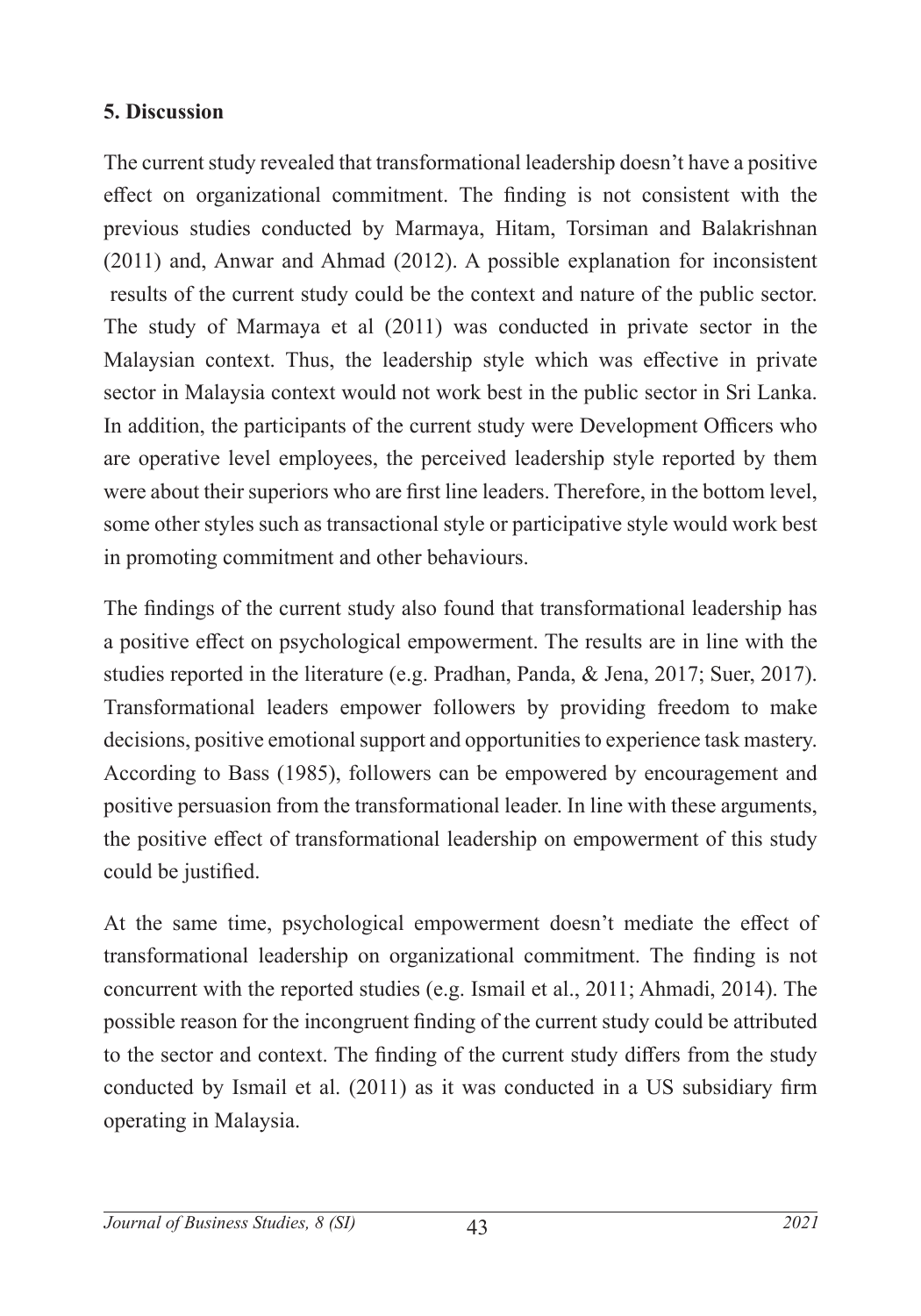### **6. Conclusion and Directions for Future Research**

The primary focus of this study was to examine the impact of transformational on organizational commitment and the mediating role of psychological empowerment in the relationship between the two constructs. The findings reported from this study bring great understanding of the relationship between the variables. From this study, it is evident that transformational leadership doesn't have significant impact on organizational commitment. In addition, the psychological empowerment doesn't have mediating effect in the relationship between transformational leadership on commitment. However, as per the results of SEM, the transformational leadership positively influences psychological empowerment. The study suggests that, to improve psychological empowerment, transformational leadership would be appropriate.

As the present study concludes transformational leadership is not effective in promoting commitment of Development Officers working at District and Divisional Secretariats, future research should cover other public sector and private sector organizations. As the operative level employees' perception of their superiors' (first line leaders) leadership style was studied, future studies need to focus on the middle and top level leaders' leadership styles and the resultant outcomes. In addition, the other leadership styles such as transactional and participative leadership could be considered as predictor of organizational commitment. The study could be further extended to the other public sector organizations as well as private sector organizations to confirm the results.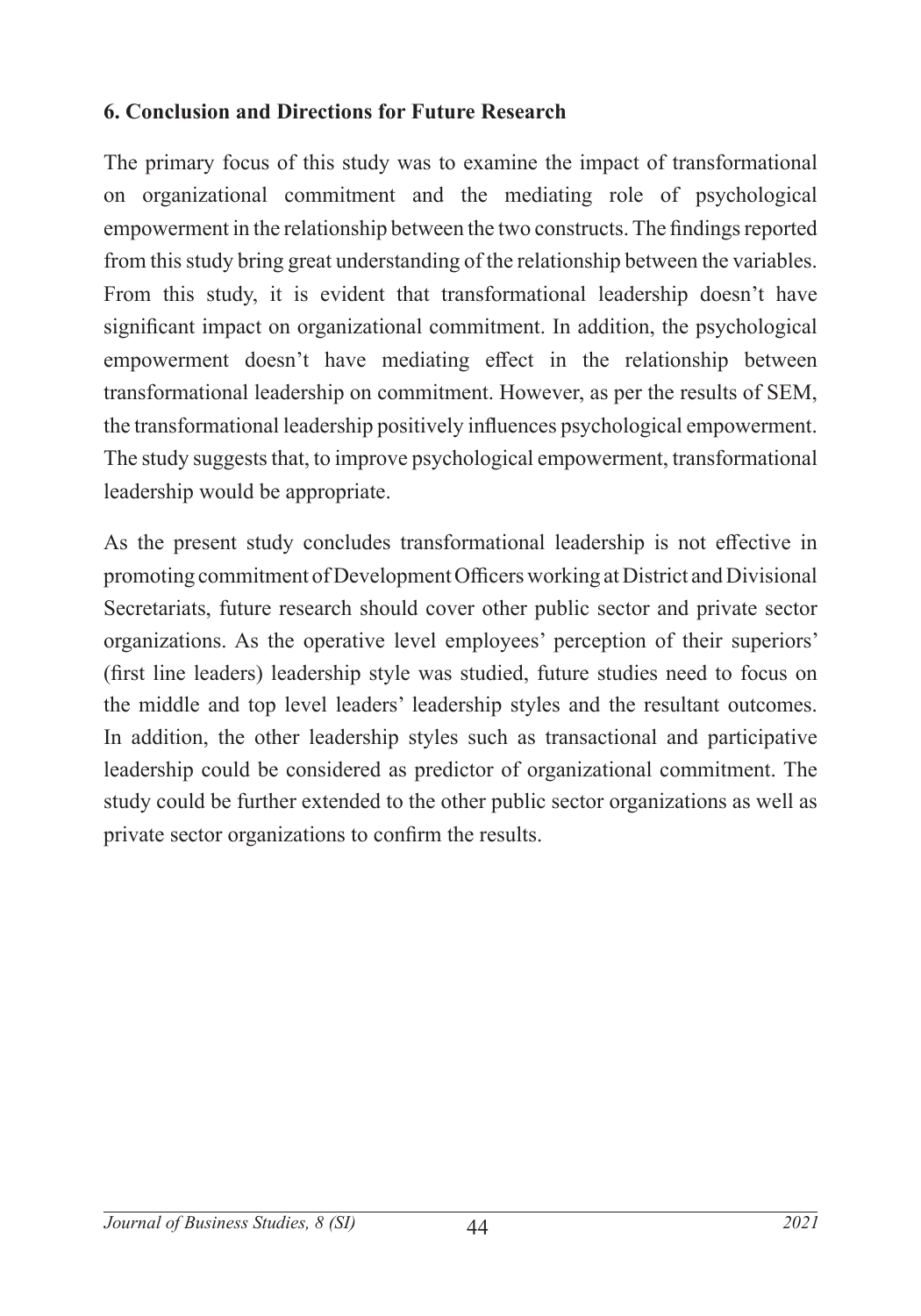#### **References:**

- Abasilim, U. D., Obayan, A. I., Odukoya, A. J., Agbude, G., Wogu, I. A. P., & Nchekwube, E. O. (2016). Transformational Leadership Style and Organizational Commitment Among Academic Staff in Covenant University Ota, Ogun State, Nigeria. *Journal of Public Governance and Administration*, *1*(1), 40-49.
- Abdulrab, M., Zumrah, A. R., Almaamari, Q., & Al-Tahitah, A. (2017). Transformational Leadership and Psychological Empowerment in Malaysian Public Universities: A Review Paper. *Development*, *7*(24).
- Ahmadi, O. (2014). Impact of transformational leadership and psychological empowerment on organizational commitment in interior ministry. *Management and Administrative Sciences Review, 3*(3), 440-449.
- Allameh, S. M., Heydari, M., & Davoodi, S. M. R. (2012). Studying the relationship between transformational leadership and psychological empowerment of teachers in Abade Township. *Procedia-Social and Behavioral Sciences, 31*, 224-230.
- Anwar, F., & Ahmad, U. N. U. (2012). Mediating Role of Organizational Commitment among Leadership Styles and Employee Outcomes, An Empirical Evidence From Telecom Sector of Pakistan. *International Journal of Research in Economics & Social Sciences*, *2*(3), 116-151.
- Ashforth, B. E. (1989). The experience of powerlessness in organizations. *Organizational behavior and human decision processes*, *43*(2), 207-242.
- Attari, M. (2013). The impact of transformational leadership on nurse psychological empowerment. *International Journal of Hospital Research, 2*(2), 71-76. http://ijhr.iums.ac.ir/article\_4874\_1776d2e9846e866af4425eac-02c3c889.pdf
- Avolio B.J., Zhu W., Koh W. & Bhatia P. (2004). Transformational leadership and organizational commitment: mediating role of psychology empowerment and moderating role of structural distance. *Journal of Organizational Behaviour, 25*, 951-968.
- Awang, Z., (2015). *A Handbook on SEM. (2*nd Ed.), Kaula Lumpur: Univerity of Sultan Zainal Abidin.
- Bakan, I., Büyükbee, T., & Erahan, B. (2011). An investigation of organizational commitment and education level among employees. *International Journal of Emerging Sciences, 1*(3), 231-245.
- Balaji, M., & Krishnan, V. R. (2014). Impact of transformational leadership on empowerment: Mediating role of social identity. *International Journal on Leadership*, *2*(1), 34-42.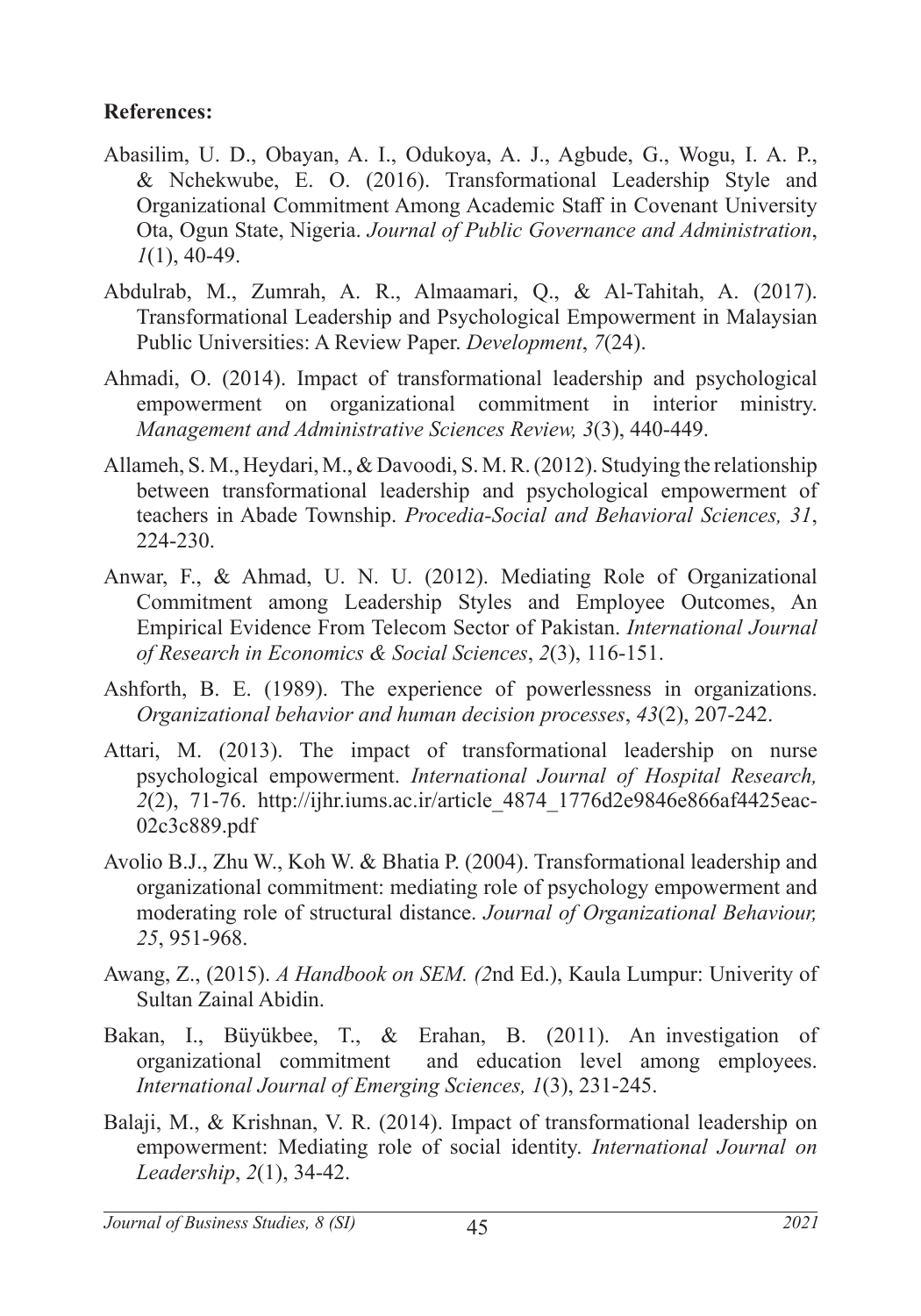- Bass, B. M. (1985). *Leadership and performance beyond expectations*. New York: Free Press.
- Bass, B. M., & Avolio, B. J. (2000). *MLQ Multifactor Leadership Questionnaire sample set: Technical report, leaders form, rater form, and scoring key for MLQ From 5x-Short. (2nd ed.). Redwood City, CA: Mind Garden.*
- Boamah, S. A., Laschinger, H. K. S., Wong, C., & Clarke, S. (2018). Effect of transformational leadership on job satisfaction and patient safety outcomes. *Nursing outlook*, *66*(2), 180-189.
- Boonyarit, I., Chomphupart, S., & Arin, N. (2010). Leadership, empowerment, and attitude outcomes. *The Journal of Behavioral Science, 5*(1), 1-14.
- Buil, I., Martínez, E., & Matute, J. (2019). Transformational leadership and employee performance: The role of identification, engagement and proactive personality. *International Journal of Hospitality Management*, *77*, 64-75.
- Burns, J.M. (1978). *Leadership*. New York: Harper Torchbooks
- Conger, J. A., & Kanungo, R. N. (1988). The empowerment process: Integrating theory and practice. *Academy of Management review, 13*(3), 471-482.
- Deci, E. L., Connell, J. P., & Ryan, R. M. (1989). Self-determination in a work organization. *Journal of applied psychology*, *74*(4), 580.
- Fang-guo, S. (2013, July). Multilevel model of transformational leadership and service quality: testing mediation role of psychological empowerment. In *2013 International Conference on Management Science and Engineering 20th Annual Conference Proceedings* (pp. 1355-1362). IEEE.
- Fornell, C. & Larcker, D.F. (1981). Structural equation models with unobservable variables and measurement error: Algebra and Statistics. *Journal of Marketing Research*, 382-388
- Gist, M. (1987). Self-efficacy: Implications for organizational behaviour and human resource management. *Academy of Management Review, 12*(3), 472-485.
- Godard, C. D., Ehlinger, S., & Grenier, C. (2001). Validity and reliability. In R. A. Thietart (Ed.), *Doing Management Research: A Comprehensive Guide*. London: SAGE Publications.
- Hair Jr., J.F., Black, W.C., Babin, B.J., & Anderson, R.E. (2010). *Multivariate Data Analysis: A Global Perspective.* (7th ed.). Upper Saddle River: Pearson Education
- Hair, Jr. J. F., Black, W. C., Babin, B. J., Anderson, R. E., & Tatham, R. L. (2006). *Multivariate data analysis* (6th ed.). Upper Saddle River, N.J: Pearson Prentice Hall.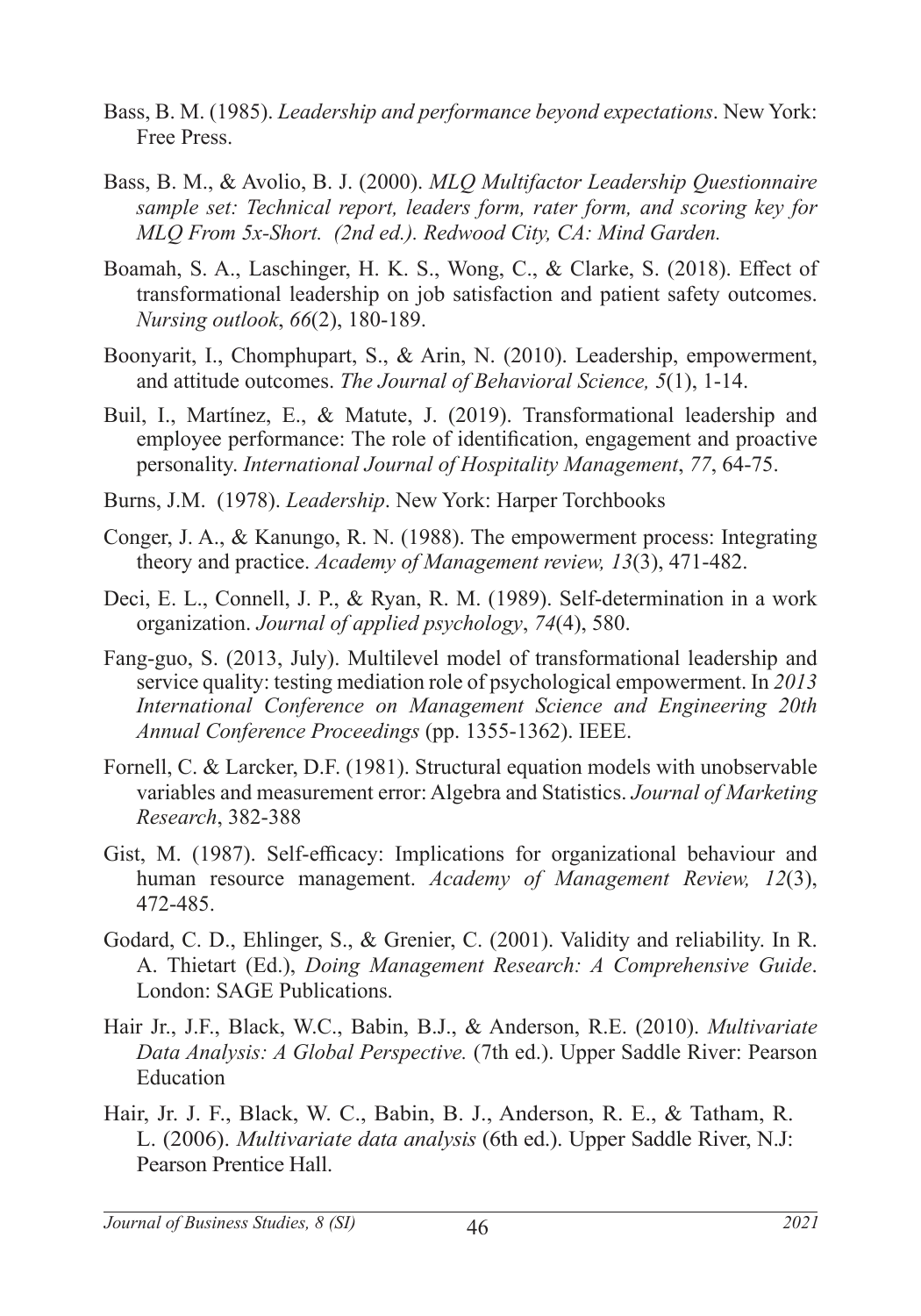- Hair, Jr. J.F., Black, W. C., Babin, B. J., & Anderson, R. E. (2014). *Multivariate data analysis: A global perspective*. Pearson Education.
- Han, S. H., Seo, G., Yoon, S. W., & Yoon, D.-Y. (2016). Transformational leadership and knowledge sharing: Mediating roles of employee's empowerment, commitment, and citizenship behaviors. *Journal of Workplace Learning, 28*(3), 130-149.
- Hater, J.J., & Bass, B.M. (1988). Superiors' evaluations and subordinates' perceptions of transformational and transactional leadership. *Journal of Applied Psychology, 73* (4) 695-702
- Hutcheson, G. D., & Sofroniou, N. (1999). *The multivariate social scientist: Introductory statistics using generalized linear models*. London: Sage Publications Ltd.
- Ibrahim, N., Ismail, A., Mohamed, N., Salim, S., & Yusuf, M. (2015). Effect of psychological empowerment and transformational leadership on organizational commitment. *Makara Hubs-Asia, 19*(2), 75-86.
- Ismail, A., Mohamed, H. A. B., Sulaiman, A. Z., Mohamad, M. H., & Yusuf, M. H. (2011). An empirical study of the relationship between transformational leadership, empowerment and organizational commitment. *Business and Economics Research Journal*, *2*(1), 89-107.
- Jha, S. (2013). Managerial Practices, Transformational Leadership, Customer Satisfaction and Self Efficacy as Antecedents of Psychological Empowerment: A Study of Indian IT Sector. *Journal of Management Research, 13*(2), 105.
- Jin, Y. (2010). Emotional leadership as a key dimension of public relations leadership: National survey of public relations leaders. *Journal of Public Relations Research, 22 (2), 159-181.*
- Joreskog, K.G., & Sorbom, D. (1979). *Advances in factor analysis and structural equation models.* Cambridge, MA: Abt Books.
- Kaiser, H. F., & Rice, J. (1974). Little jiffy, mark IV. *Educational and psychological measurement*, *34*(1), 111-117.
- Kark, R., Shamir, B., & Chen, G. (2003). The two faces of transformational leadership: empowerment and dependency. *Journal of Applied Psychology, 88*, 264-255.
- Krishnan, V. R. (2012). Transformational leadership and personal outcomes: empowerment as mediator. *Leadership & Organization Development Journal, 33*(6), 550-563.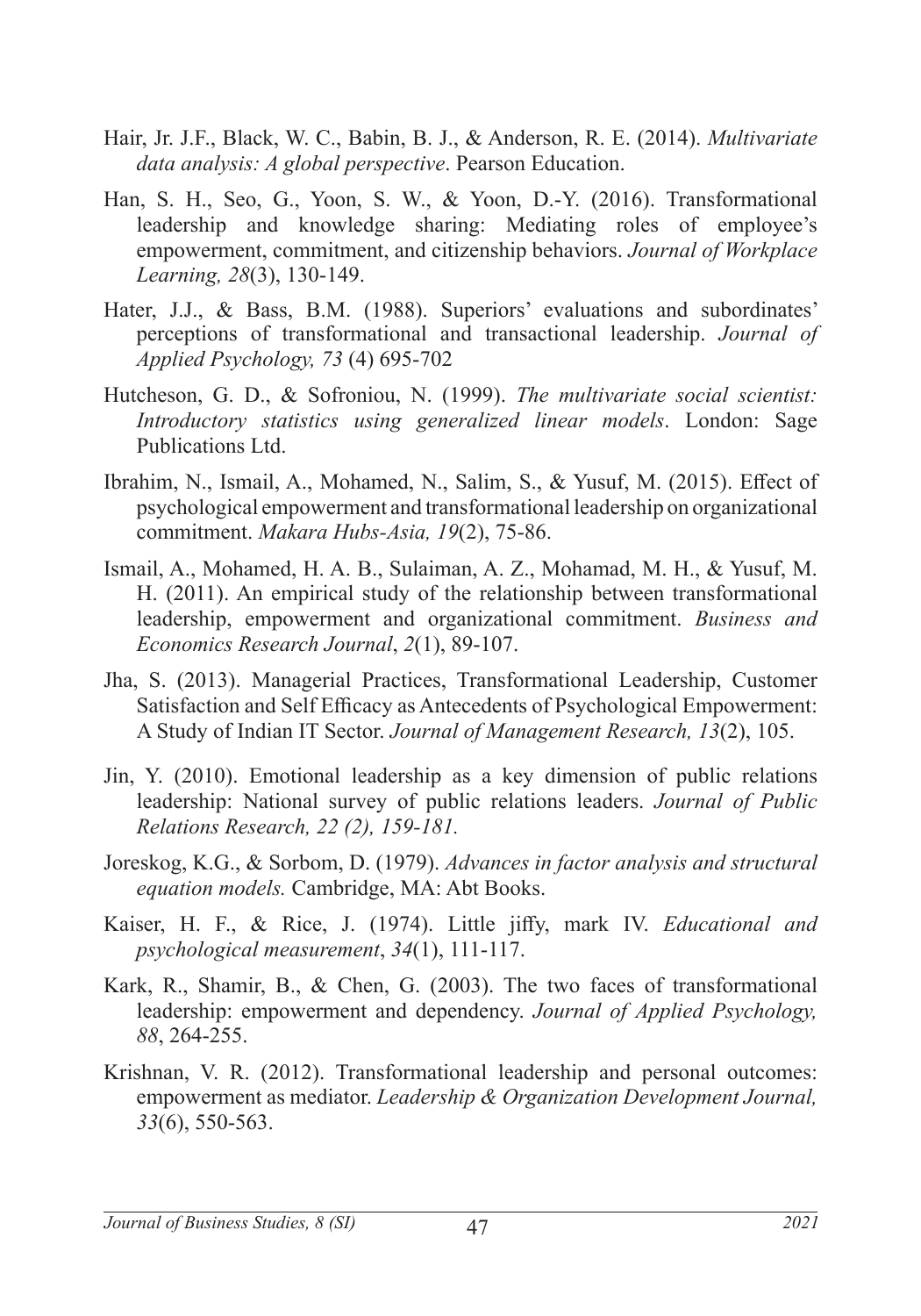- Lan, X. M., & Chong, W. Y. (2015). The Mediating Role of Psychological Empowerment between Transformational Leadership and Employee Work Attitudes. *Procedia-Social and Behavioral Sciences, 172,* 184-191.
- Lo, M., Ramayah, T., & Min, H. (2009). Leadership styles and organizational commitment: A test on Malaysia manufacturing industry. *African Journal of Marketing Management, 1*, 133-139.
- McCann, J. A., Langford, P. H., & Rawlings, R. M. (2006). Testing Behling and McFillen's syncretical model of charismatic transformational leadership. *Group & Organization Management*, *31*(2), 237-263.
- Malhotra, N., & Peterson, M. (2006). *Basic marketing research: A decision making approach*. (2nd ed.). New Jersey: Prentice Hall.
- Marmaya, N., Hitam, M., Torsiman N., & Balakrishnan, B. (2011). Employees' perceptions of Malaysian managers' leadership styles and organizational commitment. *African Journal of Business Management, 5*(5), 1584-1588.
- Martin, C. A., & Bush, A. J. (2006). Psychological climate, empowerment, leadership style, and customer-oriented selling: an analysis of the sales manager–salesperson dyad. *Journal of the Academy of Marketing Science, 34*(3), 419-438.
- Mathotaarachchi, K.P. (2013). The impact of transformational and transactional leadership behaviours on employees' trust and their organizational commitment for non-teaching staff of the Sri Lankan Universities. *The Macrotheme Review: A multidisciplinary journal of global macro trends, 2*(1), 56-92
- Meyer, J. P., & Allen, N. (1997). *Commitment in the Workplace*. Thousand Oaks: Sage Publications.
- Mohammed, H. O., Aziz, A. I., Sadq, Z. M., & Othman, B. A. (2020). The Impact of Transformation Leadership on Employee's Effectiveness (The Case of Ministry of Higher Education and Scientific Research, Kurdistan Regional Government, Iraq). *International Journal of Multicultural and Multireligious Understanding*, *7*(11), 201-217.
- Nunnally,J. C. (1978). *Psychometric theory* (2nd ed.). New York: McGraw-Hill.
- Pradhan, R. K., Panda, M., & Jena, L. K. (2017). Transformational leadership and psychological empowerment. *Journal of Enterprise Information Management*, 30(1), 82-95. https://doi.org/10.1108/JEIM-01-2016-0026
- Raveendran, T., & Gamage, A.S. (2019). The Mediating Effect of Organizational Commitment in the Impact of Transformational Leadership Style on Employee Performance: A Study of Divisional Secretariats in the Jaffna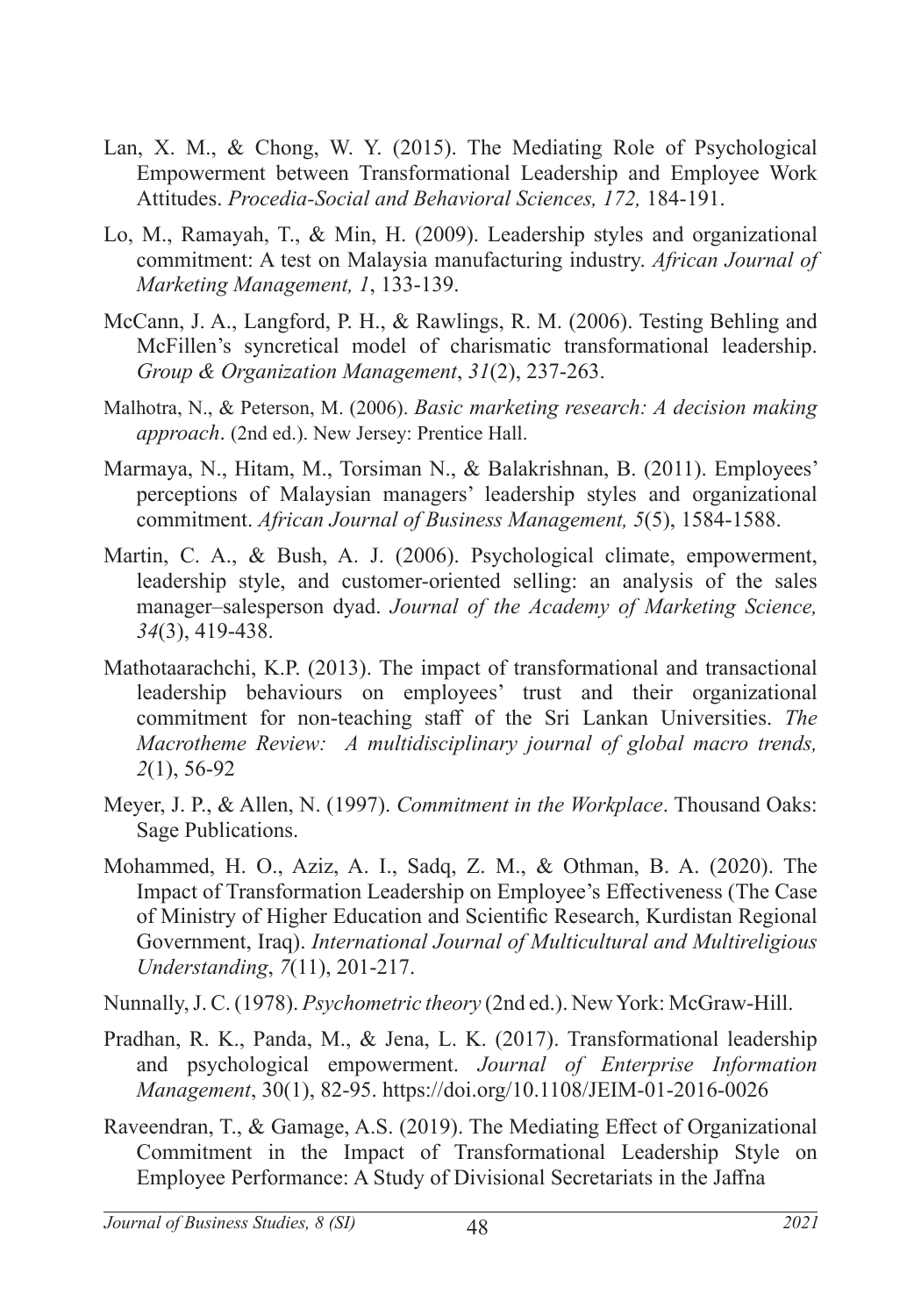District. *International Journal of Human Resource Studies, 9*(2), 116-139. doi:10.5296/ijhrs.v9i2.14623

- Robbins, S.P., & Judge, T.A. (2007). *Organizational Behavior* (12th Ed.). Prentice Hall.
- Rowold, J. (2005). Multifactor leadership questionnaire. *Psychometric properties of the German translation by Jens Rowold.* Redwood City: Mind Garden.
- Sağnak, M., Kuruöz, M., Polat, B., & Soylu, A. (2015). Transformational Leadership and Innovative Climate: An Examination of the Mediating Effect of Psychological Empowerment. *Eurasian Journal of Educational Research*, *60*, 149-162.
- Sarros, J. C., & Santora, J. C. (2001). The transformational-transactional leadership model in practice. *Leadership & organization development journal*, *22*(8), 383-394.
- Shah, T.A., Nisar, M., Rehman, K., & Rehman, I. (2011). Influence of transformational leadership on employees outcomes: mediating role of empowerment. *African Journal of Business Management, 5*(21), 8558- 8566.
- Spreitzer, G. M. (1995). Psychological empowerment in the workplace: Dimensions, measurement, and validation. *Academy of Management Journal, 38*(5), 1442-1465. https://doi.org/10.5465/256865
- Spreitzer, G. M. (2008). Taking stock: A review of more than twenty years of research on empowerment at work. *Handbook of organizational behavior*, 54-72.
- Sreejesh, S., Mohapatra, S., & Anusree, M. R. (2014). *Business research methods: An applied orientation*. Switzerland: Springer International Publishing
- Suer, F. C. (2017). The Effect of leadership styles on employees' psychological empowerment and the gender role in this relation. *Research Journal of Business and Management*, *4*(4), 434-446.
- Thomas, K. W., & Velthouse, B. A. (1990). Cognitive elements of empowerment: An "interpretive" model of intrinsic task motivation. *Academy of management review*, *15*(4), 666-681.
- Tsevaridou, L., & Matsouka, O. (2019). The impact of leadership styles on employees' psychological empowerment, in greek sport departments. *Sport Mont*, *17*(3), 73-78.